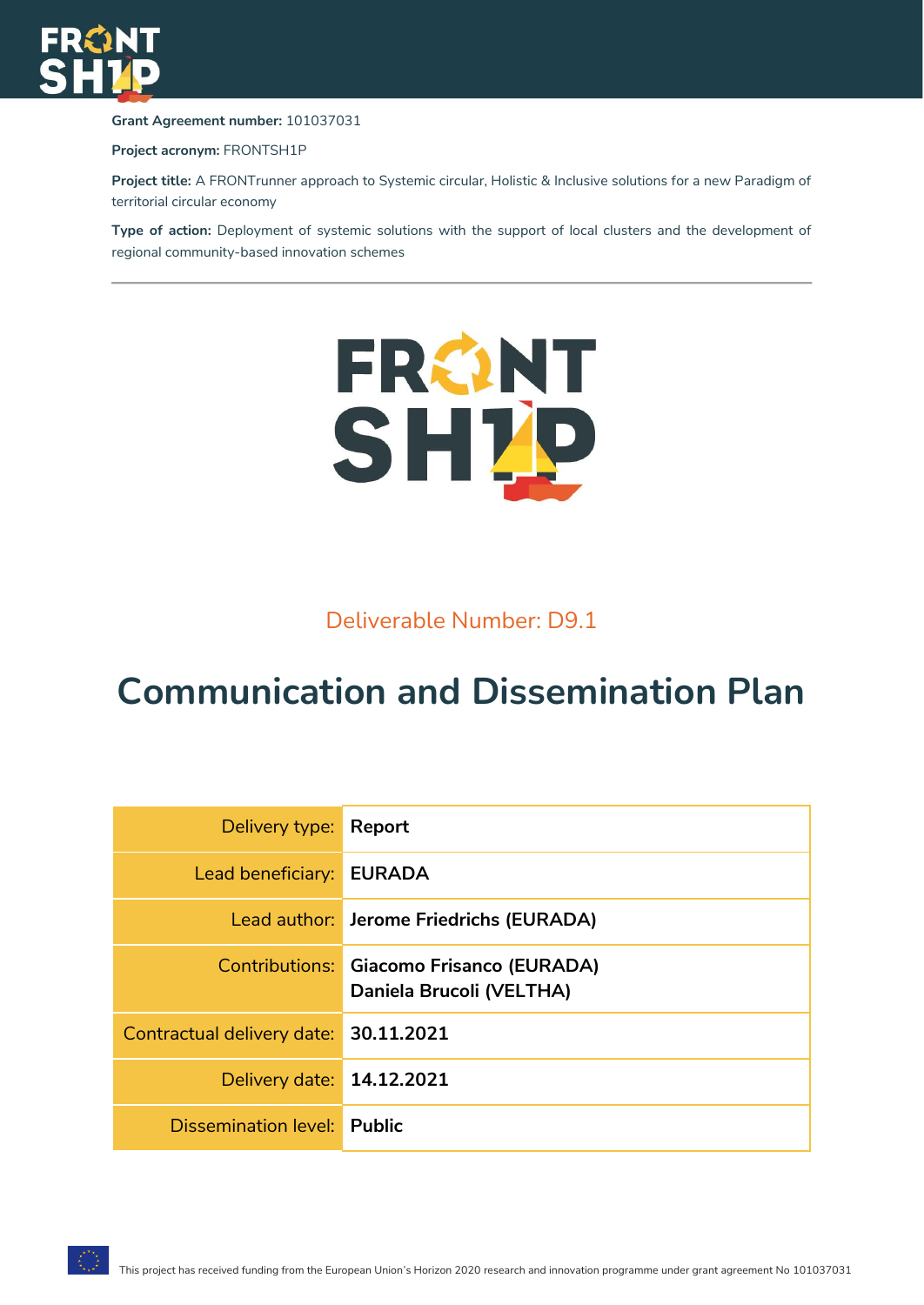

# **Partners**

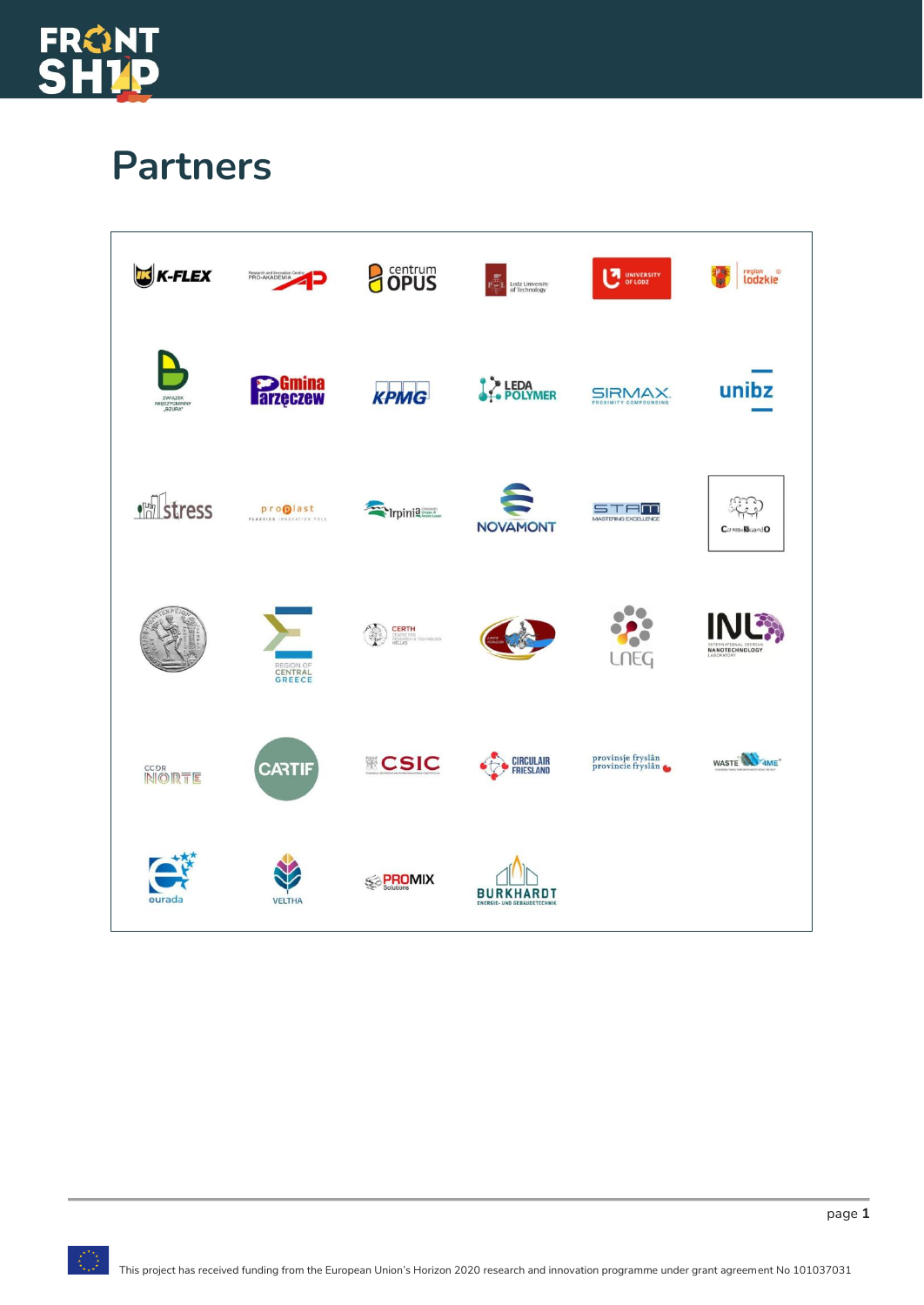| <b>HISTORY OF CHANGES</b> |  |                              |                            |
|---------------------------|--|------------------------------|----------------------------|
| <b>Version</b> Date       |  | Author/Contributor   Changes |                            |
| 1.0                       |  | 14.12.2021 Jerome Friedrichs | Initial version completed. |
| 1.1                       |  | 21.01.2022 Jerome Friedrichs | Feedback incorporated.     |
| 12                        |  | 19.05.2022 Jerome Friedrichs | Fixed CSSs colour codes.   |

#### Disclaimer

The sole responsibility for the content of this publication lies with the authors. It does not necessarily reflect the opinion of the European Commission. The European Commission is not responsible for any use that may be made of the information contained therein.

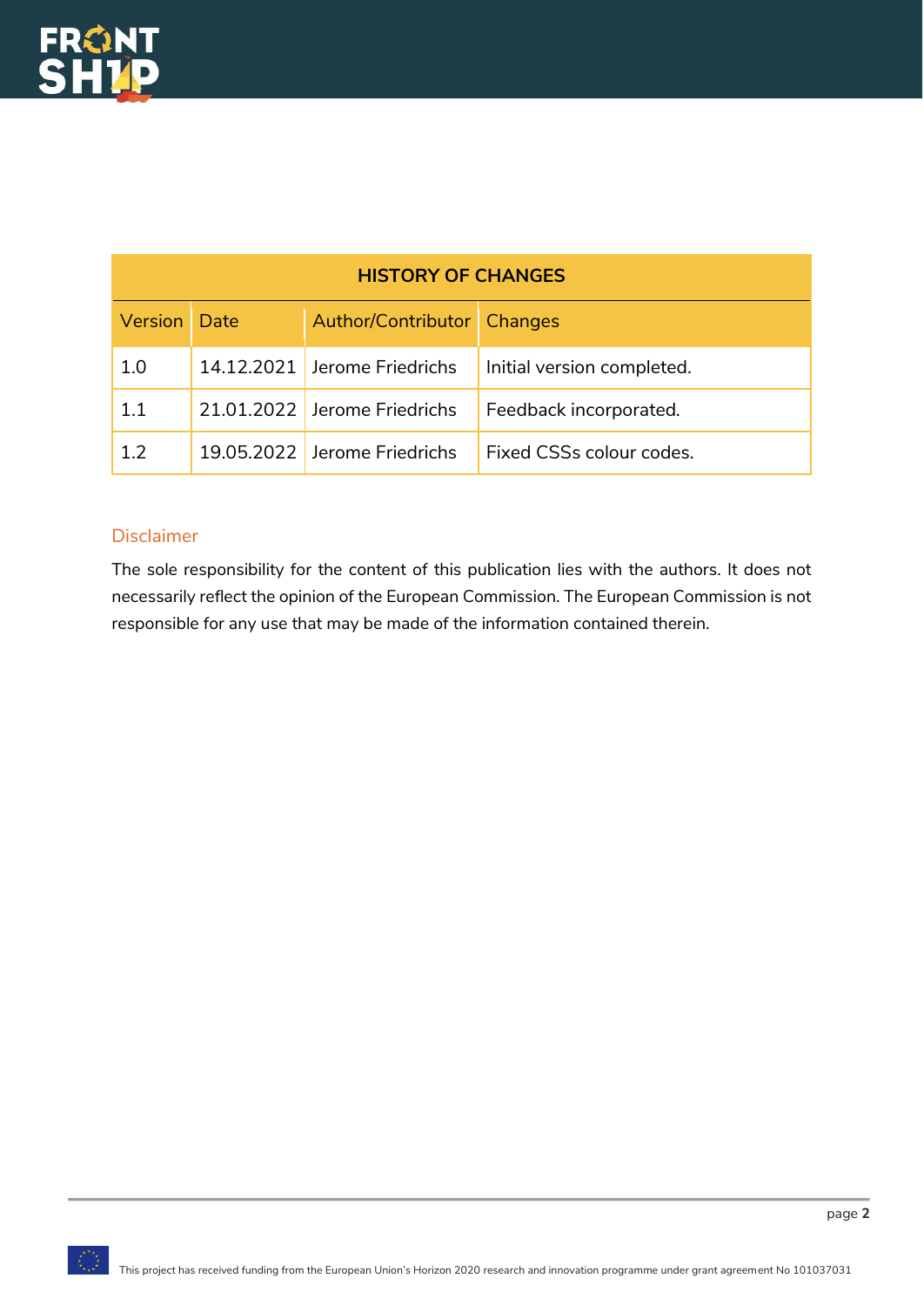

# Contents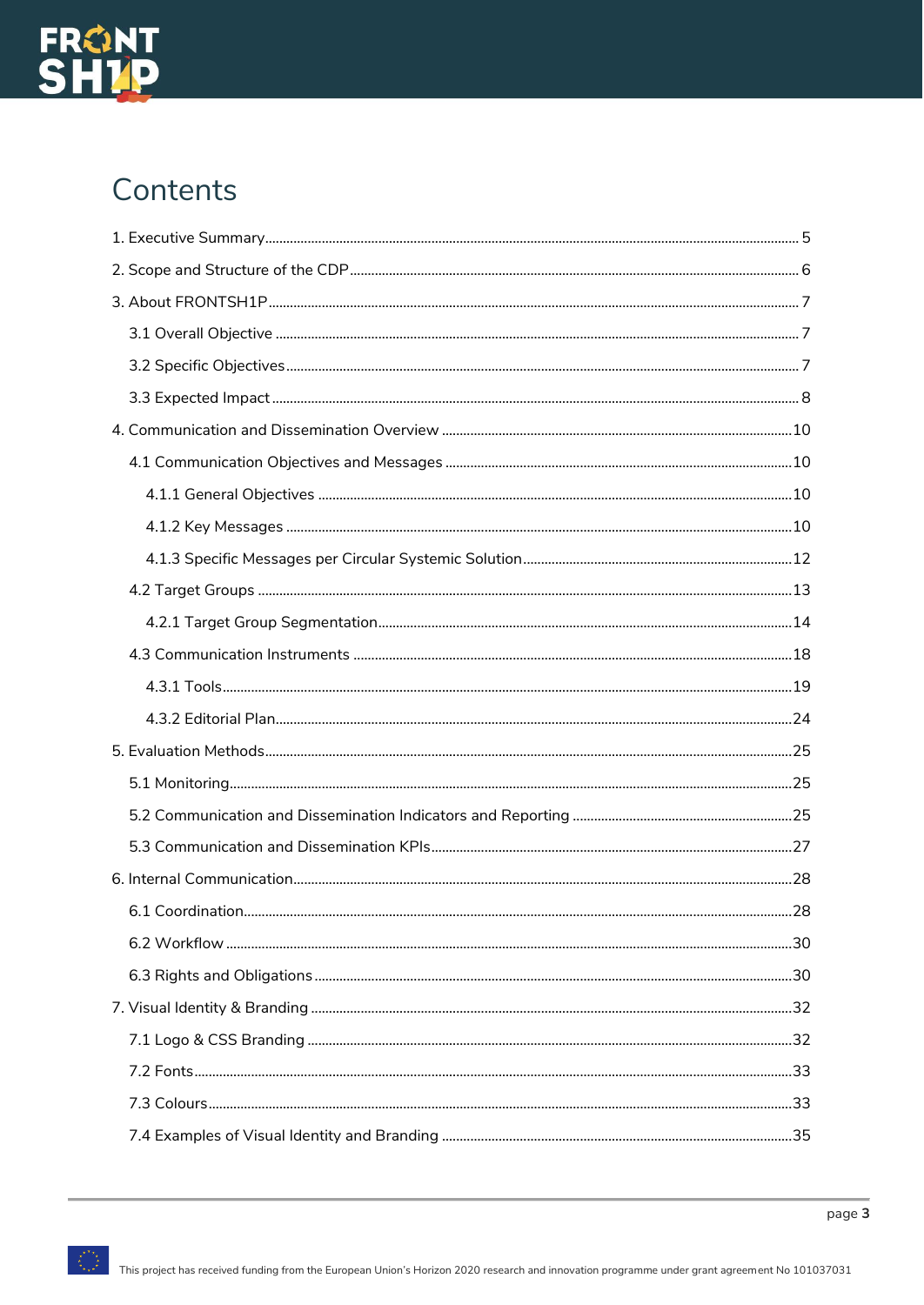

# List of Figures and Tables

# List of Abbreviations

| <b>CCRI</b>  | <b>Circular Cities and Regions Initiative</b>      |
|--------------|----------------------------------------------------|
| <b>CCS</b>   | <b>Clusters Collaboration Secretariat</b>          |
| CDP          | <b>Communication and Dissemination Plan</b>        |
| <b>CDS</b>   | <b>Communication and Dissemination Secretariat</b> |
| <b>CSS</b>   | <b>Circular Systemic Solution</b>                  |
| <b>DRT</b>   | Dissemination and Replication Team                 |
| <b>GDPR</b>  | General Data Protection Regulation                 |
| <b>ICT</b>   | Information Communications and Technology          |
| KPI          | Key Performance Indicator                          |
| <b>OFMSW</b> | Organic Fraction of Municipal Solid Waste          |
| <b>OPEX</b>  | <b>Operational Expenditures</b>                    |
| <b>SEO</b>   | Search Engine Optimisation                         |
| <b>TRL</b>   | <b>Technology Readiness Level</b>                  |
| <b>WP</b>    | Work Package                                       |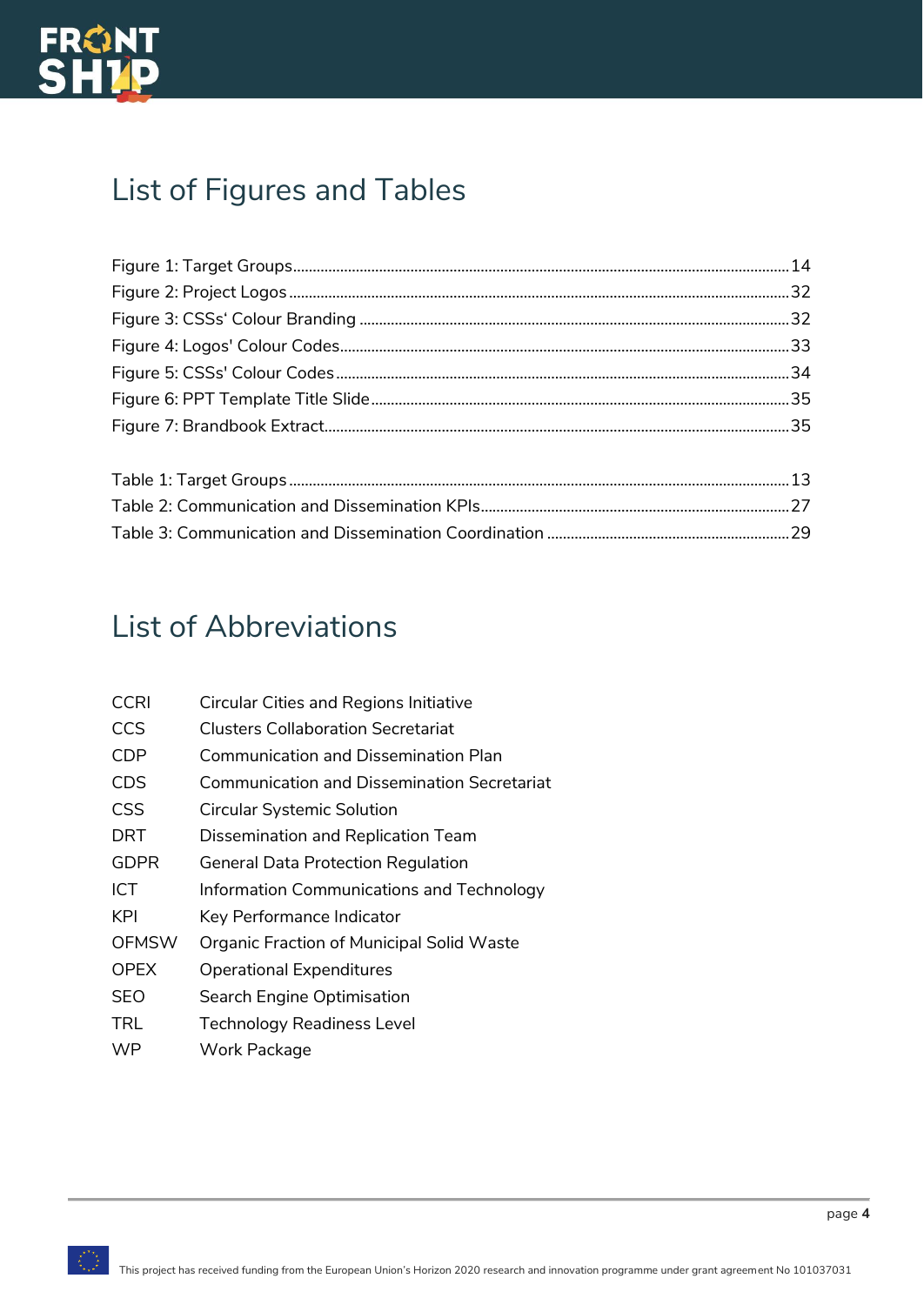# <span id="page-5-0"></span>1. Executive Summary

This document is deliverable 9.1 and presents the overall communication and dissemination strategy to be applied for the Horizon 2020 project FRONTSH1P – A FRONTrunner approach to Systemic circular, Holistic & Inclusive solutions for a new Paradigm of territorial circular economy.

FRONTSH1P project began on 1 November 2021 and will continue for 48 months. FRONTSH1P is centred in the Polish region of Łódzkie and contributes to further the green and just transition of the region away from its current linear model of economic development, towards the region's decarbonisation and territorial regeneration. It does so by demonstrating four circular systemic solutions (CSSs). Each CSS will be implemented in the region and targets an economic sector that is itself aiming towards decarbonisation: Wood Packaging, Food & Feed, Water & Nutrients, and Plastic & Rubber Waste. Another major goal in the demonstration of the CSSs is their replicability. A feat that will be proven during the project by their implementation in four other European regions: Campania (Italy), Stereá Elláda (Greece), Região do Norte (Portugal), and Friesland (the Netherlands). FRONTSH1P will apply a circular governance model and create circular regional clusters, which will involve a wide range of local, regional, and national stakeholders, both from the public and private sphere.

This document contains general information on the FRONTSH1P project and outlines the communication and dissemination activities to be undertaken during the four years of the project. It comprises information on FRONTSH1P's objectives and expected impact, as well as a presentation of the communication and dissemination activities planned and undertaken. It provides an overview of the project's key messages, target group segmentation and communication instruments. Furthermore, it explains the designated evaluation and monitoring methods, elaborates on internal communication measures, and illustrates the project's visual identity and branding.

During the four-year duration of the FRONTSH1P project, this document will be used and updated as required (contractually and otherwise). This communication and dissemination plan (CDP) details the process and the stages involved in the promotion and awareness raising of the project, including dissemination of information among the Circular Cities and Regions Initiative (CCRI) and other target groups with the ability to contribute to the success of the project. It details the process for the delivery of information on the project, highlighting its relevance and effectiveness and the eventual results of each systemic solution.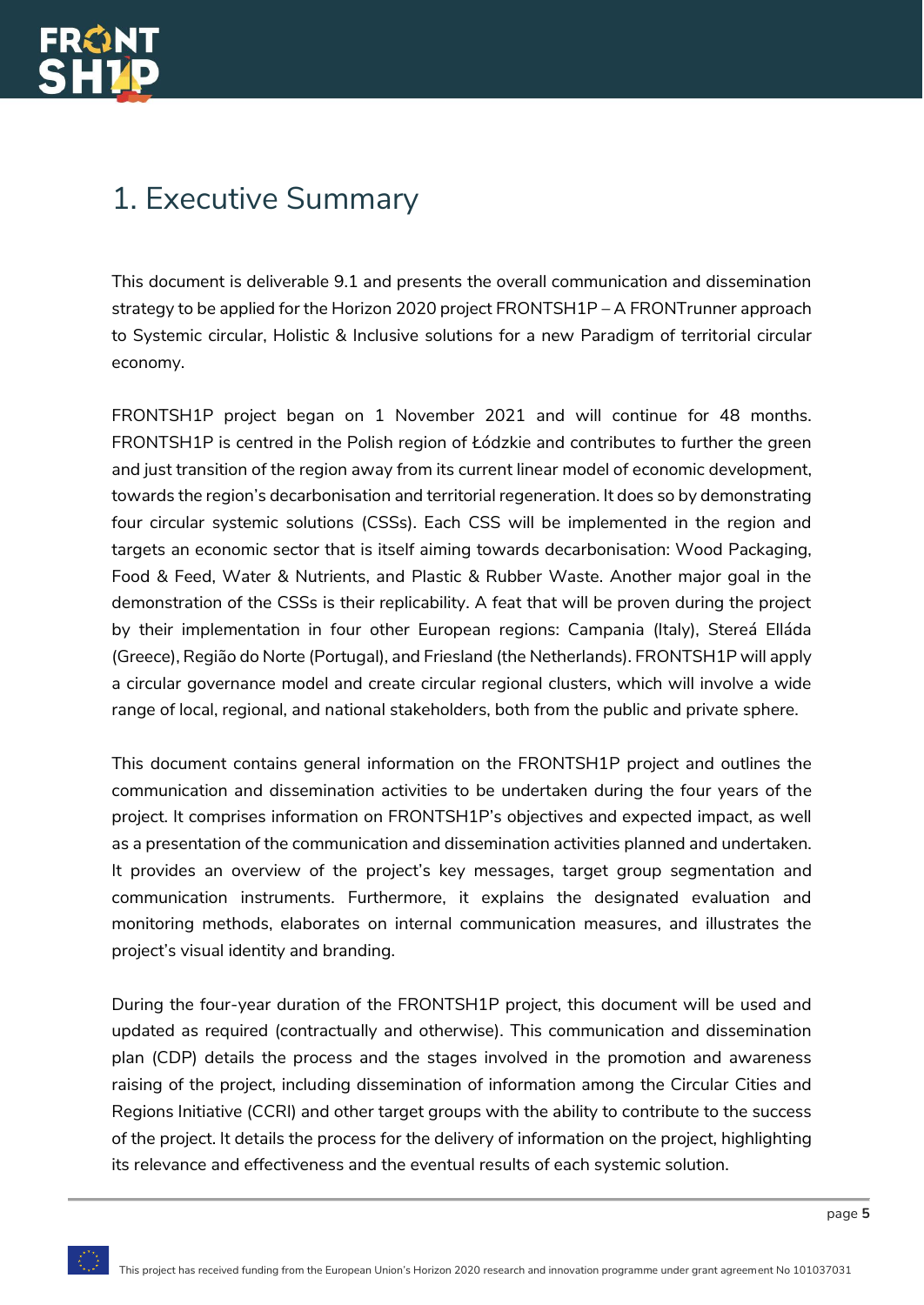# <span id="page-6-0"></span>2. Scope and Structure of the CDP

This CDP forms the basis for the overall communication management of the project, to which all project partners contribute. It is the main pillar for the dissemination aspect of the Dissemination and Exploitation work package (WP9). This communication and dissemination plan provides overall insight and a detailed overview on planned communication efforts and offers guidance for the efficient and timely implementation of the project.

As both the communication as well as the dissemination and exploitation aspects are mandatory requirements of H2020 projects, this CDP aims at planning and guiding communication in view of promoting the action and its results, "by providing targeted information to multiple audiences (including the media and the public), in a strategic and effective manner and possibly engaging in a two-way exchange". Tethered to communication activities and remaining distinct, dissemination means "sharing research results with potential users – peers in the research field, industry, other commercial players and policymakers".<sup>1</sup>

In section 3 'About FRONTSH1P', this CDP highlights the projects' objectives and expected impact. Following section 3, section 4 'Communication and Dissemination Overview' will delineate in detail communication objectives and messages, target groups and their segmentation, as well as communication tools. Section 5 'Evaluation Methods' elaborates on monitoring the project's communication and dissemination activities, on related indicators and KPI's. In section 6 'Internal Communication', the project's coordination of communication and dissemination activities are explained, as well as its workflow and the rights and obligations that have to be taken into account. Finally, section 7 'Visual Identity & Branding' presents the means that are being used to create a unique and easily recognisable project identity.

<sup>&</sup>lt;sup>1</sup> European Commission, H2020 Online Manual:

https://ec.europa.eu/research/participants/docs/h2020-funding-guide/grants/grantmanagement/communication\_en.htm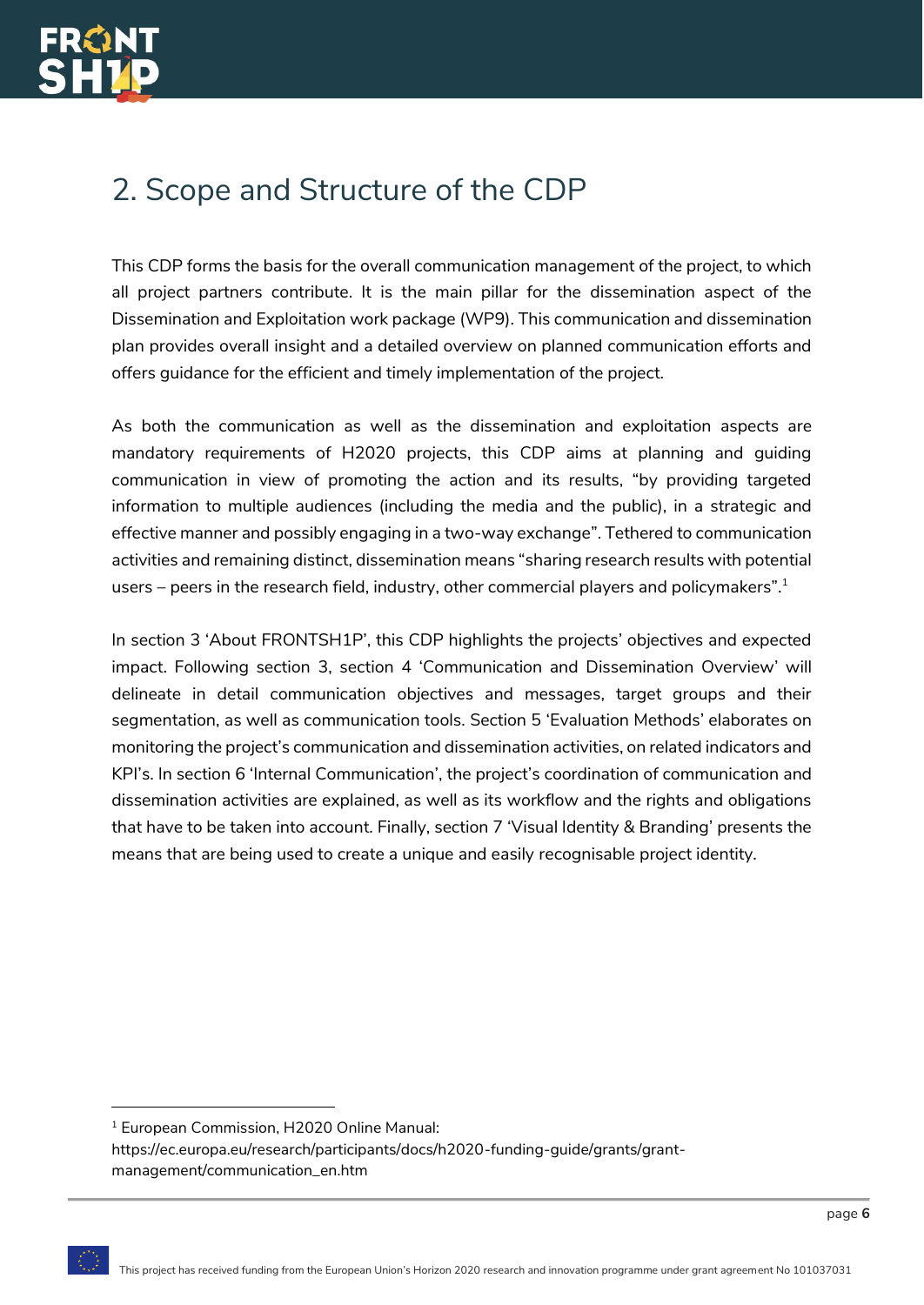

# <span id="page-7-0"></span>3. About FRONTSH1P

### <span id="page-7-1"></span>3.1 Overall Objective

FRONTSH1P is funded under the Horizon 2020 framework programme. The project receives funds under call H2020-LC-GD-2020, thus responding to the issue of "building a low-carbon, climate resilient future: Research and innovation in support of the European Green Deal". More specifically, the treated topic is the "demonstration of systemic solutions for the territorial deployment of the circular economy".

With this project, the consortium aims to boost circularity by providing systemic solutions, who will not least play a vital role in the recovery from the adverse socio-economic and environmental impacts of the COVID-19 crisis. Citizen needs will be put at the centre of the CSS's development, thereby ensuring just regional transition and thus environmental sustainability, the creation of new jobs and social inclusion. Furthermore, next to their demonstration in the Łódzkie region, the CSSs will be replicated in four other regions in Europe: Campania (Italy), Stereá Elláda (Greece), Região do Norte (Portugal), and Friesland (the Netherlands).

In sum: The overall objective of FRONTSH1P is to ensure the green and just transition of the Polish Łódzkie region towards decarbonization and territorial regeneration through the demonstration of four circular systemic solutions (TRL7), each in turn interconnected with one another and altogether tackling the regional challenges and opportunities identified in advance. Through their flexibility and modularity, the four CSSs guarantee high replicability and scalability to other territories across Europe and beyond, which will be demonstrated through the involvement of the above-mentioned four additional regions across Europe.

### <span id="page-7-2"></span>3.2 Specific Objectives

The main objective of FRONTSH1P is anchored around six specific objectives and associated quantified targets for the four CSSs.

The first objective concerns the deployment of a demonstration of the four circular systemic solutions in the Łódzkie region as the foundation for a successful and ambitious circular bioeconomy transformation. The main targets are to reduce the transition timing, to allow for secondary raw materials and wastewater to be fully exploited, and to increase the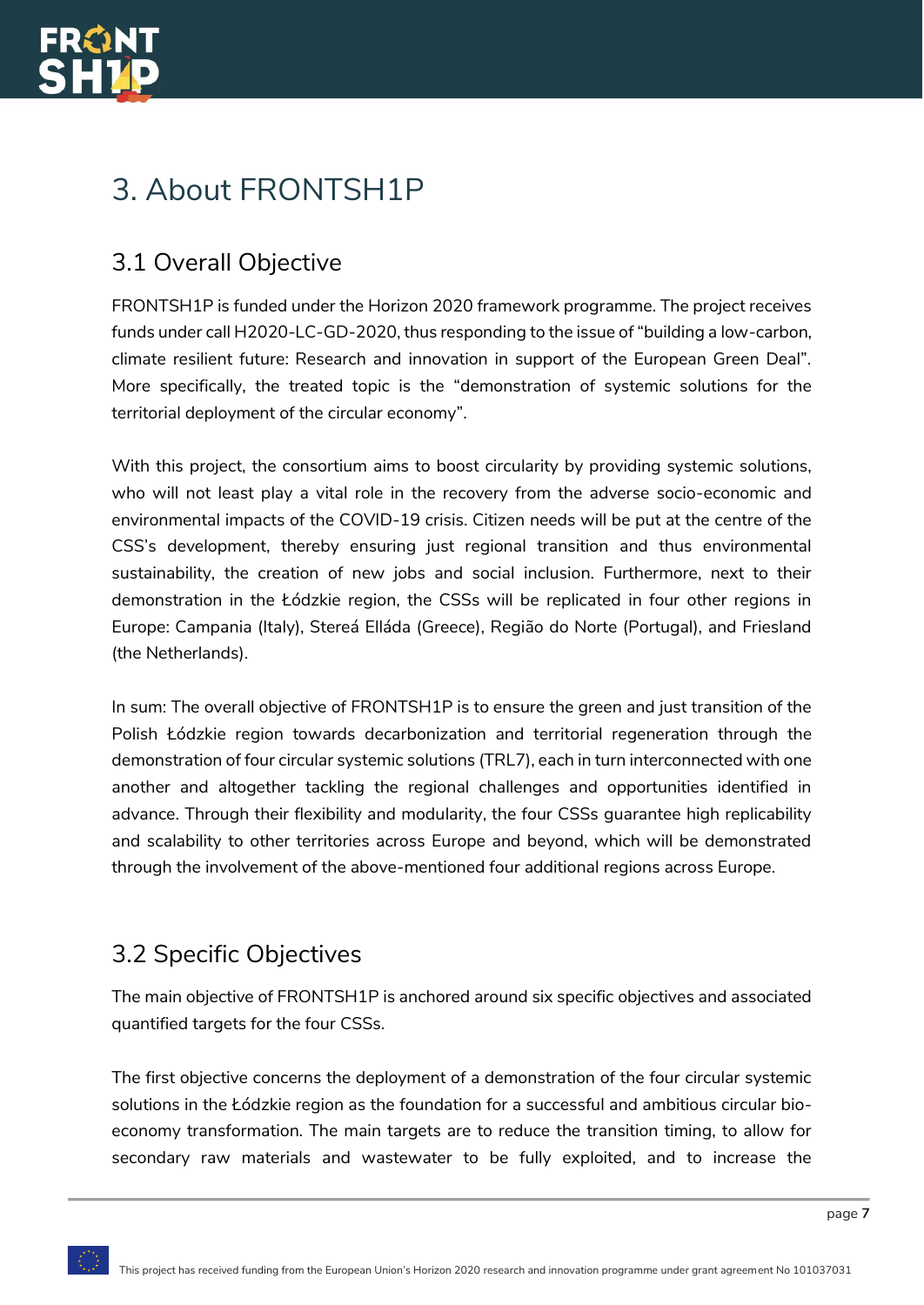

decarbonisation targets – all the while ensuring citizen engagement and proactive participation. A cross-cutting objective concerns the development of a circular governance model and the enabling of ICT solutions for all CSSs and the stakeholder's community as central pillar of the cluster. Namely: to develop a circular governance model and an operational approach for the territorial cluster; to develop a digital platform and decision support tools for data exchange and management; to develop regional circular booster toolkits; and to develop a specific tool for long-life learning activities made available through a dedicated e-learning platform.

The second objective regards the development of a replication plan based on mutual learning of the five committed regions, in turn based on a mix of the four CSSs, tools and methodologies. This will be a refinement of the initial replication plan to integrate technical solutions that are adapted to the local conditions and that involve local stakeholders while supporting the development of circular economic action plans in the regions with a long-term vision.

The third objective involves KPI assessment through a rigorous monitoring and evaluation programme that pays special attention to data collection, their regulation (GDPR), an indicator framework and their integration in a monitoring platform.

The fourth objective deals with the development of business models that are associated with the deployment of the CSSs, in order to foster the creation of a business ecosystem engaging large companies, SMEs, start-ups, farmers, citizens and public authorities alike.

The fifth objective regards the development of social inclusive programmes, that foster the market leverage of technological solutions and promote the creation of a socially inclusive ecosystem for the most vulnerable and marginalized citizens in both rural and urban areas.

The sixth and final objective concerns the deployment of a local and European/international communication and dissemination strategy, as this deliverable elaborates.

## <span id="page-8-0"></span>3.3 Expected Impact

The expected impact of FRONTSH1P is manifold. Concerning the decoupling of economic and human activities from the consumption of finite resources and the production of GHG emissions, FRONTSH1P will support the transition from fossil fuels to circular syngas, substitute fossil-based oils with circular biodegradable bio-lubricants, substitute char to avoid the use of energy and chemicals, and collect and valorise OFMSW (diverted from landfilling) – thereby ensuring the transition towards a more circular and climate-neutral economy.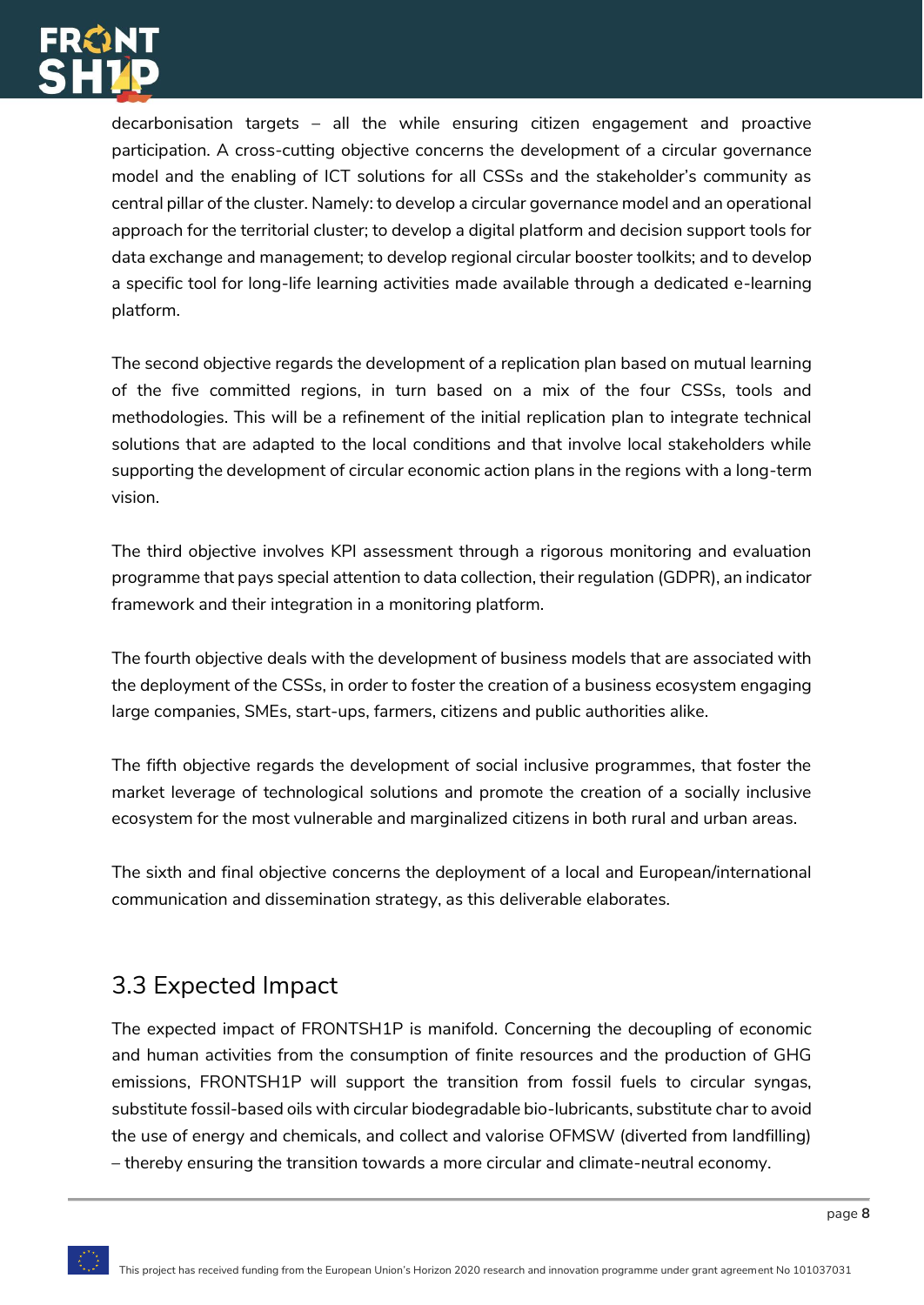

FRONTSH1P will improve the sustainability and circularity of the regional clusters' economic sectors, their natural ecosystems, and the management and valorisation of local resources by reusing wood packaging as main material in the creation of furniture, by retrieving bioenergy, compost and bioplastics from urban and food industry waste, by creating products and wealth from abandoned marginal lands, thus revitalising them, by transforming wastewaters from a challenge to an opportunity, by extending the lifetimes of products through 3D printing and repair, and by utilising plastic waste in acoustic and thermal insulation foamed applications.

Regarding the creation of circular business opportunities and a structured pipeline of investment projects, FRONTHSH1P estimates the revenues associated with the main products and services to be delivered for all actors involved in the Łódzkie region to account for a total turnover of about €190 m/y by 2030. Operational Investments (OPEX) have been estimated to amount for about  $\epsilon$ 15,3 m/y, equally by 2030. In order to increase circular and climate-neutral practices among citizens and their participation in the systemic solutions, FRONTSH1P will implement a bottom-up approach for a tailored design of the CSSs according to citizen feedback and needs. Furthermore, the project aims to initially make 5,000 citizens (including high school students) in the Łódzkie region aware of the FRONTSH1P goals, who will then also be involved in a specific reward system, that is based on gamification methods and specifically tailored to different target groups.

Concerning the creation of new jobs in the short- to medium-term, FRONTSH1P has the ambitious goal to create and maintain up to 4,000 new jobs by 2030. It aims to achieve this through the launch of new economic activities in the clusters as well as by the inclusion of more vulnerable people in new socially relevant activities such as recycling and repairing schemes. Regarding the issue of a more effective development of circular solutions through knowledge transfer between territorial clusters funded under the same topic and other territories across EU member states and associated countries, FRONTSH1P will create a stakeholder network based on existing European networks, projects, and initiatives, which will become a powerful tool for knowledge transfer as to support replication across the EU and associated countries.

Lastly, FRONTSH1P objectives are well in line with the main targets set out in the European Green Deal, Circular Economy Action Plan, Bioeconomy Strategy and Industrial Strategy and will develop an interregional cooperation model for circular economy projects in order to achieve a more effective and widespread uptake as well as an easier replication, scalability, and visibility of circular systemic solutions and hence the multiplication of economic, social, and environmental benefits to achieve the above-mentioned policy goals.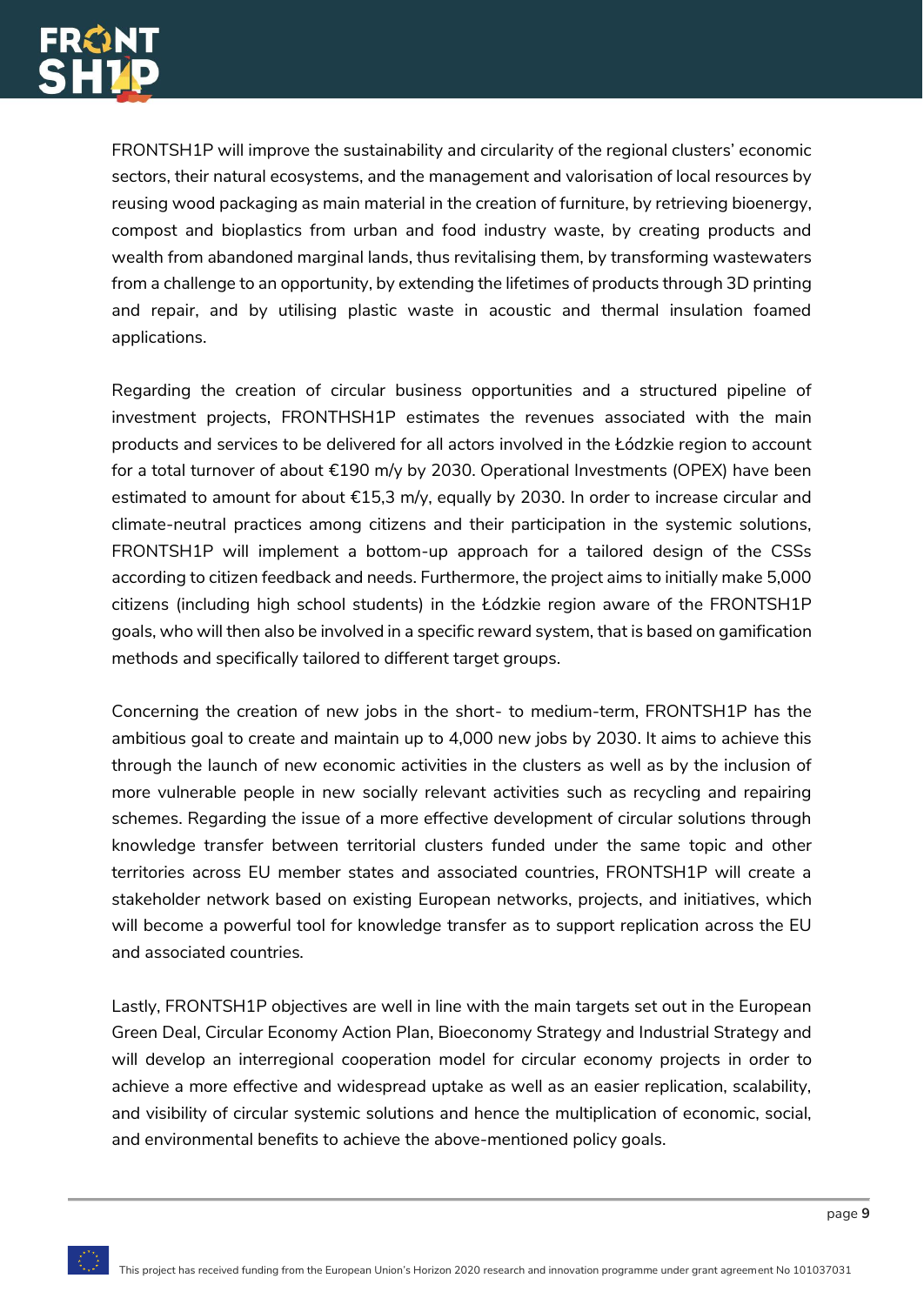

# <span id="page-10-0"></span>4. Communication and Dissemination Overview

### <span id="page-10-1"></span>4.1 Communication Objectives and Messages

### <span id="page-10-2"></span>4.1.1 General Objectives

Communication and dissemination activities in FRONTSH1P will promote the project's actions and outcomes, thereby paving the way for an effective exploitation of the project's results. Communication activities aim for two-way exchanges, guaranteeing not only that the project and its outcomes reach the segmented and targeted communication audiences, but also that the project receives valuable input from relevant stakeholders (government & policy makers, industry, academia & research community, citizens, and other EU projects & initiatives). Linking FRONTSH1P with relevant clusters and projects to ensure cooperation and learning will furthermore promote the long-term vision of the project. Thus, proper tailoring and targeted messaging is necessary to ensure the achievement of the objectives outlined in this CDP and carried out by WP9. The communication objectives and messages as defined by this section are underpinned by the FRONTSH1P project's core concepts.

- 1. Share the identified strengths and weaknesses, as well as their causes, of the Łódzkie region as it transitions towards a circular economy.
- 2. Generate interest for public and private investments that contribute to overcoming market failures in the areas covered by the implementation of the CSSs in the regions.
- 3. Improve consumers' and citizens' understanding and acceptance of circular and climate neutral services and products.
- 4. Collaborate with community-based innovation schemes in the areas of wood packaging, food & feed, water & nutrients, and plastic & rubber waste.
- 5. Detail sustainable and inclusive growth in the Łódzkie clusters as part of their socioeconomic recovery from the Covid-19 crisis.

#### <span id="page-10-3"></span>4.1.2 Key Messages

Arising from the aforementioned objectives, a collection of 'permanent key messages' can be defined. These form the basis for a deeper approach related to tailored messaging for target audiences. The messages can also be used to inspire and guide initial communication activities. As the project advances, these key messages are likely subject to change and adaption.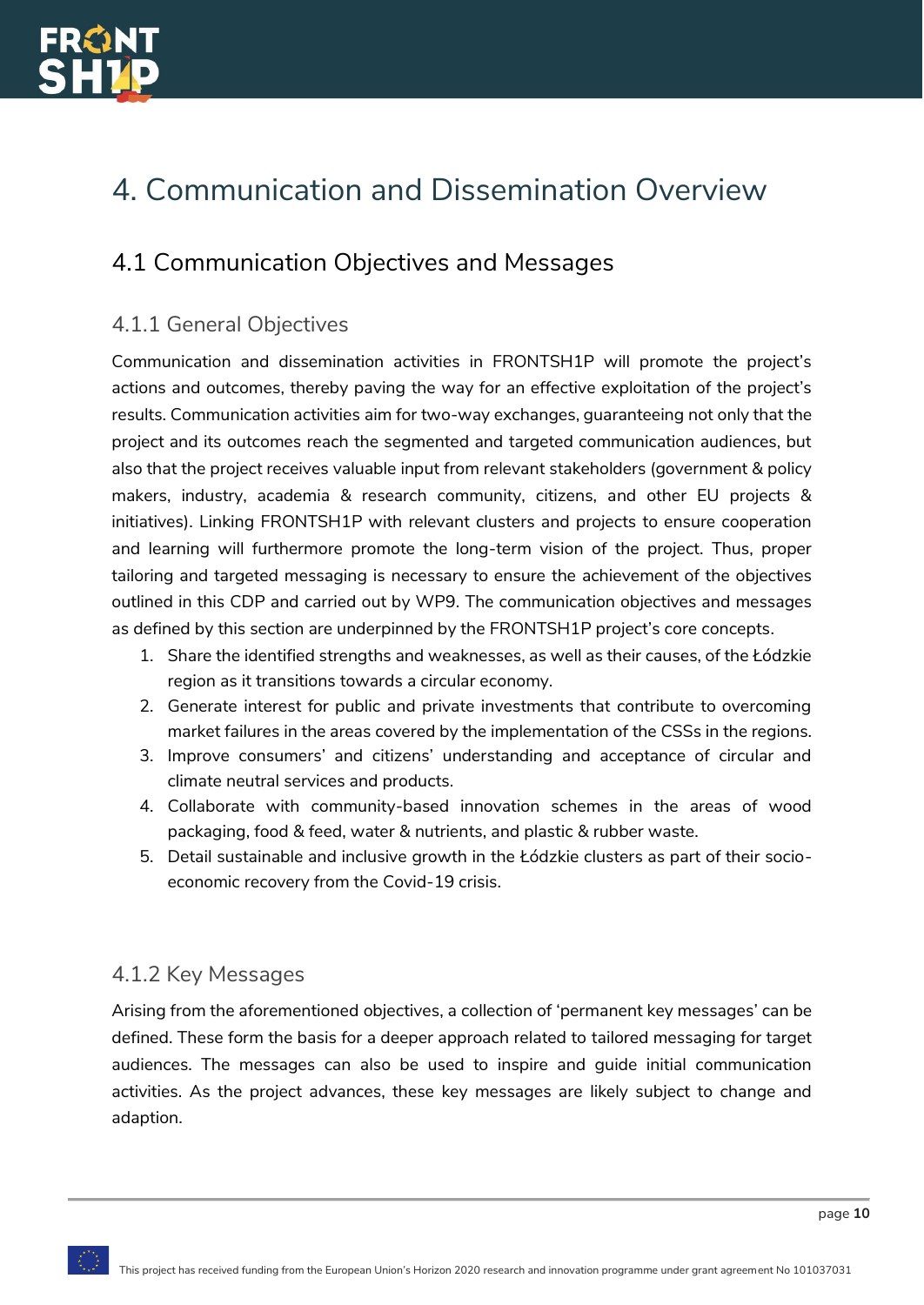

### 4.1.2.1 Key Message 1

"FRONTSH1P project will contribute to building a low-carbon, climate resilient future by furthering the green and just transition of the Polish Łódzkie region towards decarbonization and territorial regeneration, thus contributing to the continuous transformation of the Łódzkie region to one of the leading European regions in the circular economy."

#### 4.1.2.2 Key Message 2

"Demonstration of the systemic solutions in the territory is a direct response to the challenges faced by the Łódzkie region, turning combating climate change into a possibility for economic growth and the creation of new jobs. FRONTSH1P outcomes will be incorporated in the Circular Economy Action Plan of the region, thus guaranteeing a long-lasting effect of the project."

#### 4.1.2.3 Key Message 3

"The FRONTSH1P approach is based on the creation of a Circular Governance Model that allows to exploit the project results beyond local boundaries, allowing a participatory, open, inclusive and socially innovative approach that includes all key stakeholders in the territories, aiding them to manage their transition towards circular value chains."

#### 4.1.2.4 Key Message 4

"The CSSs will be highly flexible and modular, guarantee a high replicability and scalability to other territories across Europe and beyond, enabling mutual learning with the projects partner regions and others to accelerate the European systemic circular transition, in turn guaranteeing a lasting impact of FRONTSH1P project."

#### 4.1.2.5 Key Message 5

"FRONTSH1P will develop business models associated to the deployment of the CSSs, thereby creating a business ecosystem engaging large companies, SMEs, start-ups, farmers, citizens and public authorities alike. This development will be accompanied by social inclusive programmes, which will guarantee the creation of a socially inclusive ecosystem for the most vulnerable and marginalized citizens."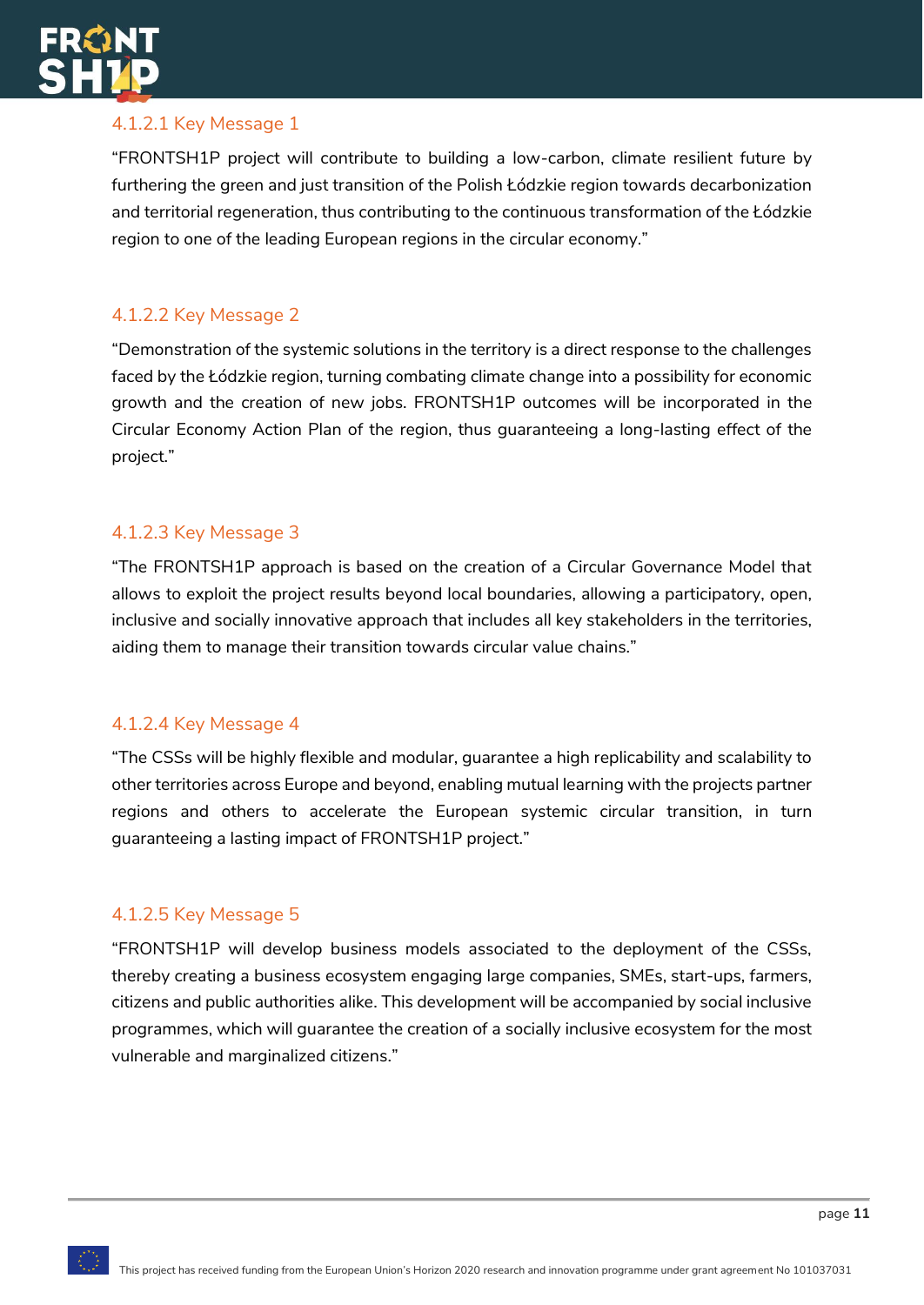

### <span id="page-12-0"></span>4.1.3 Specific Messages per Circular Systemic Solution

In addition to these general key messages, each CSS also has their own specific message(s) that they need to convey to the project's target audiences. As the project progresses, these messages will be further defined and finetuned.

### 4.1.3.1 Wood Packaging CSS Specific Messages

"The first CSS focuses on the valorisation of wood packaging waste through refurbishment, reuse, recycling, energy recovery, and material valorisation, thus creating a new value chain. Low quality wood and wooden residues will be gasified to produce heat through gas combustion, as well as char. Flue gases will be treated, and CO2 captured (up to 80% efficiency of post-combustion capture and decrease in NOx emission by > 20% obtained by CH4/syngas cofiring). Char, pigment/filler, and CO2 will in turn be used in the other three CSSs as compost, in the plastic industry, and in decarbonising foaming processes respectively."

#### 4.1.3.2 Food & Feed CSS Specific Messages

"The second CSS aims to develop a CO2 assisted pre-treatment of agro-industrial waste combined with biotechnological treatments for the obtaining of sugars and FFAs as component for foaming biomaterials, to establish innovative genotypes of oil crops (rapeseed, milk thistle) in marginal lands to obtain biodegradable bio-lubricants formulations, bio-oils for insulating materials and locally available animal feed, and to produce biobased building blocks (diols and dicarboxylic acids) from second generation feedstock (from regional agro-industrial waste) for the formulation of new compostable bioplastics for bags for separate OFMSW collection."

#### 4.1.3.3 Water & Nutrients CSS Specific Messages

"The third CSS aims to further develop a compact wastewater management unit for nutrients extraction (P, N, K) from agricultural waste-waters and a bigger plant for municipal wastewater that both use microalgae, to produce circular bio-stimulants from wastewaters, and to close the water loop and recycle clean water."

#### 4.1.3.4 Plastic & Rubber Waste CSS Specific Messages

"The fourth CSS aims to optimize a pyrolysis system for chlorinated compounds, to further develop a supercritical CO2 expansion system for insulating biomaterials, and to demonstrate low-cost 3D printing for repairing of household appliances."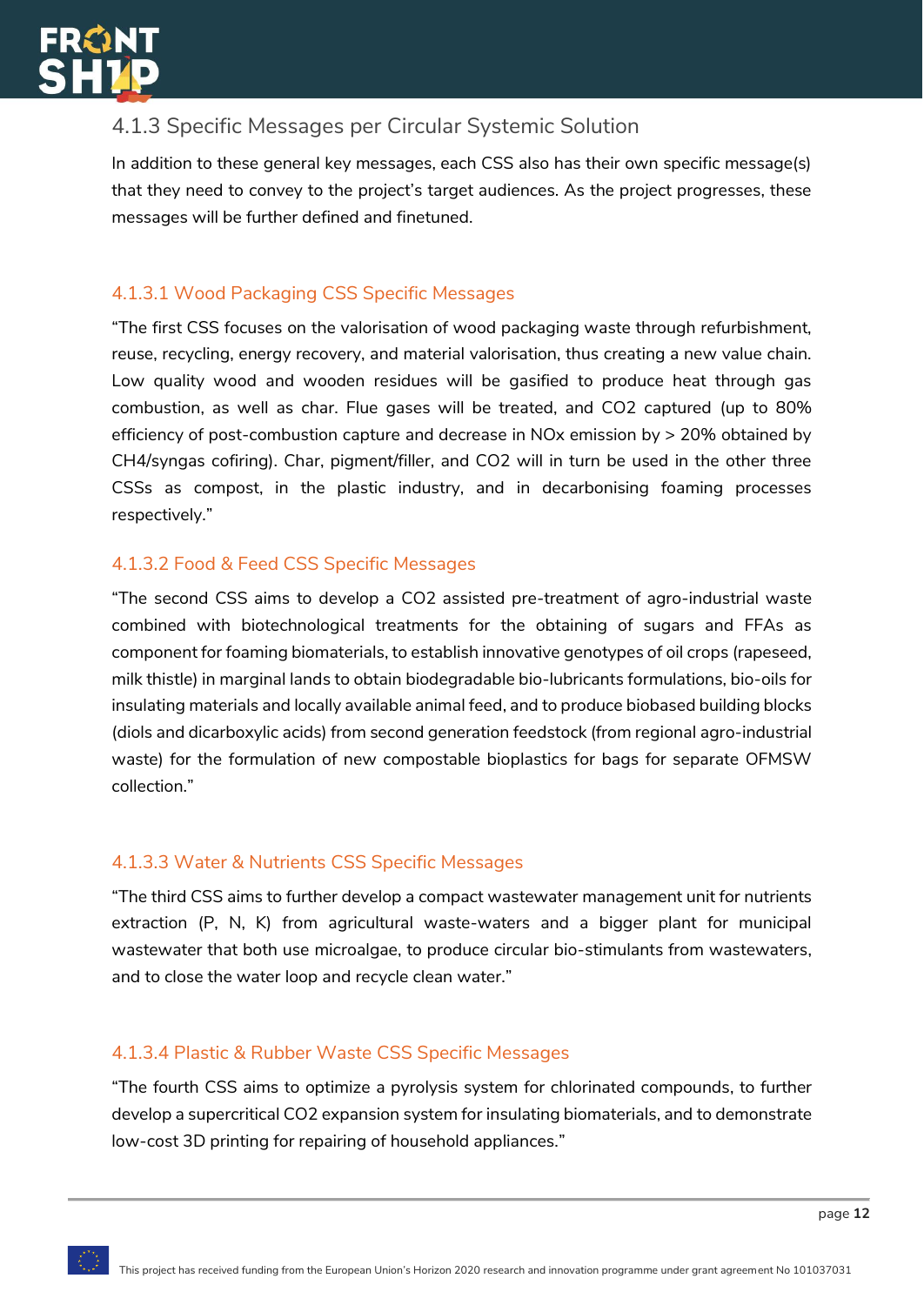

### <span id="page-13-0"></span>4.2 Target Groups

FRONTSH1P communication and dissemination activities are specifically aimed at making the project's results available to relevant target groups as soon as possible, in order to raise awareness of the proposed actions per CSS and to promote their adoption by the communities in which they are being implemented. The activities will also contribute to increase the visibility of the replication methods used in selected Italian, Greek, Portuguese, and Dutch regions as well as to promote them in other regions.

Different target groups will be the aim of the communication and dissemination activities, each requiring a distinct strategy using targeted messages, means and language. The table on the following page provides a visual representation of our initial mapping of target audiences, their definition and communication opportunities.

| <b>Target</b><br><b>Groups</b>  | <b>Exemplification</b>                                                                                                                                                         | <b>Communication Channels</b>                                                                                                                                                                                                        |
|---------------------------------|--------------------------------------------------------------------------------------------------------------------------------------------------------------------------------|--------------------------------------------------------------------------------------------------------------------------------------------------------------------------------------------------------------------------------------|
| <b>Government</b>               | Policy Makers at European, Regional and<br>Local Level;<br>EU Agencies and Institutions;<br><b>Regional Development Agencies</b>                                               | <b>Policy Recommendations;</b><br><b>Project Publications;</b><br><b>Policy Forums;</b><br><b>Workshops; Conferences;</b><br><b>Website; Newsletter</b><br>Social Media:<br>Digital Platform;<br><b>Final Conference in Brussels</b> |
| Academia                        | Universities;<br><b>Research Institutions:</b><br><b>Technology Centres;</b><br>the Scientific Community;<br>European Scientific Networks                                      | <b>Project Publications;</b><br>Scientific Journals;<br>Workshops; Conferences;<br>Website; Newsletter;<br>Social Media;<br><b>Final Conference in Brussels</b>                                                                      |
| <b>Private</b><br><b>Sector</b> | Industry (Large & SMEs);<br><b>Agricultural Sector;</b><br><b>Energy Sector;</b><br><b>Chemical Sector;</b><br><b>Residential Sector:</b><br><b>European Industry Networks</b> | <b>Workshops; Conferences;</b><br>Website; Newsletter;<br>Social Media:<br>Digital Platform;<br><b>Final Conference in Brussels</b>                                                                                                  |
| <b>Citizens</b>                 | The General Public interested in the<br>project;<br>NGOs;<br>European Associations;<br>the Media                                                                               | <b>Project Publications;</b><br>Press Releases;<br><b>Promotional Material:</b><br>Website; Newsletter;<br>Social Media;                                                                                                             |

#### <span id="page-13-1"></span>*Table 1: Target Groups*

page **13**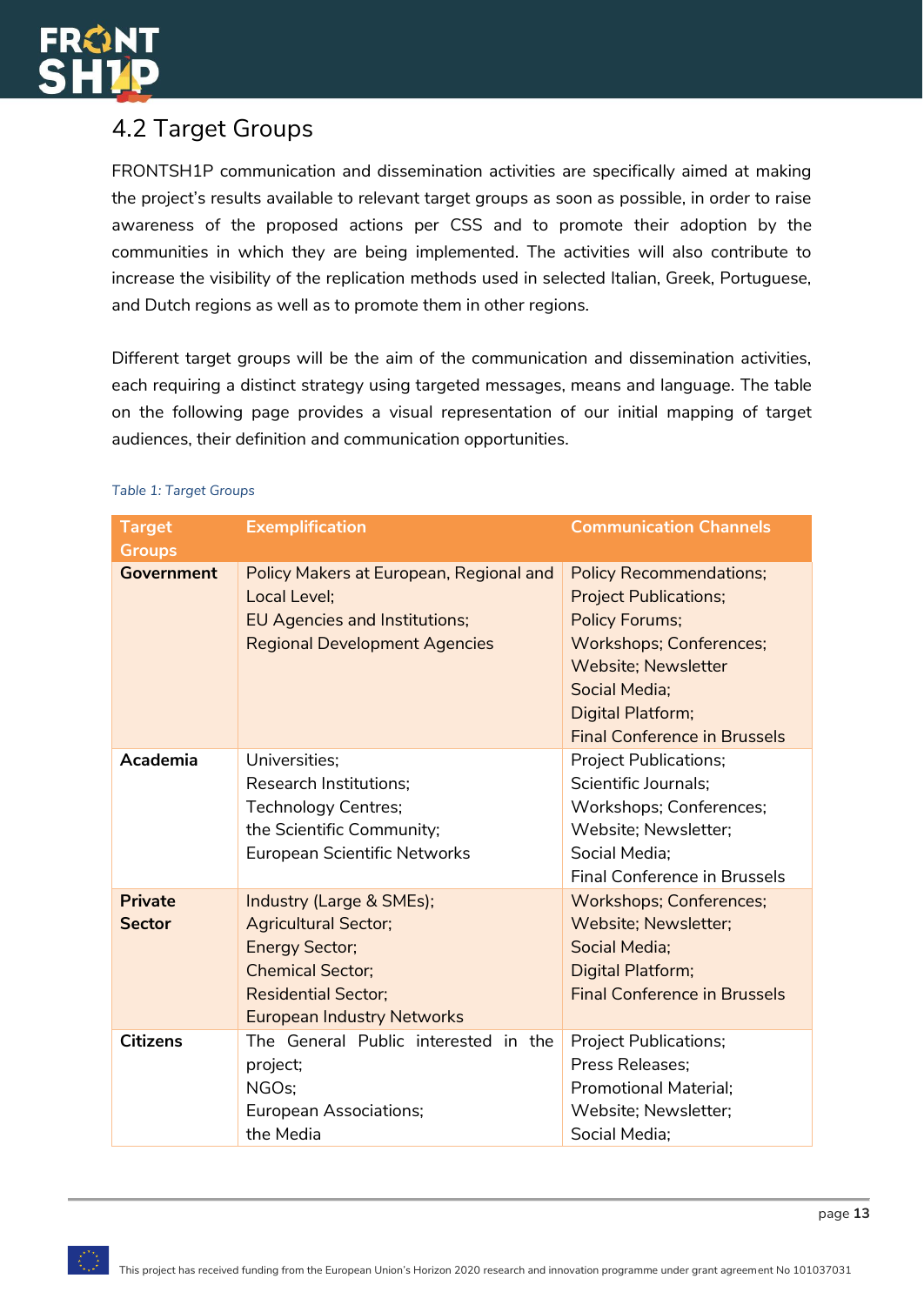

### <span id="page-14-0"></span>4.2.1 Target Group Segmentation

For communication to be effective and efficient, the above-mentioned target groups require a high degree of segmentation to allow for sufficient detailed granularity in communication and dissemination activities. Appropriate segmentation of the project audience is necessary as the interest of every group is different. Targeted Group segmentation will therefore cover all four defined target audiences and will further delineate these 'groups' into sub-target groups, according to their distinct needs and characteristics. These sub-target groups could in turn be further defined for the sake of achieving an optimal level of granularity. Additionally, each group is associated with a level of dissemination as to order and add a hierarchy to communication and dissemination.

The identified target audience segments will be further detailed in order to offer clear guidelines on how to tailor the project's communication efforts. As the project progresses, the following target groups are likely to be further segmented.



#### <span id="page-14-1"></span>*Figure 1: Target Groups*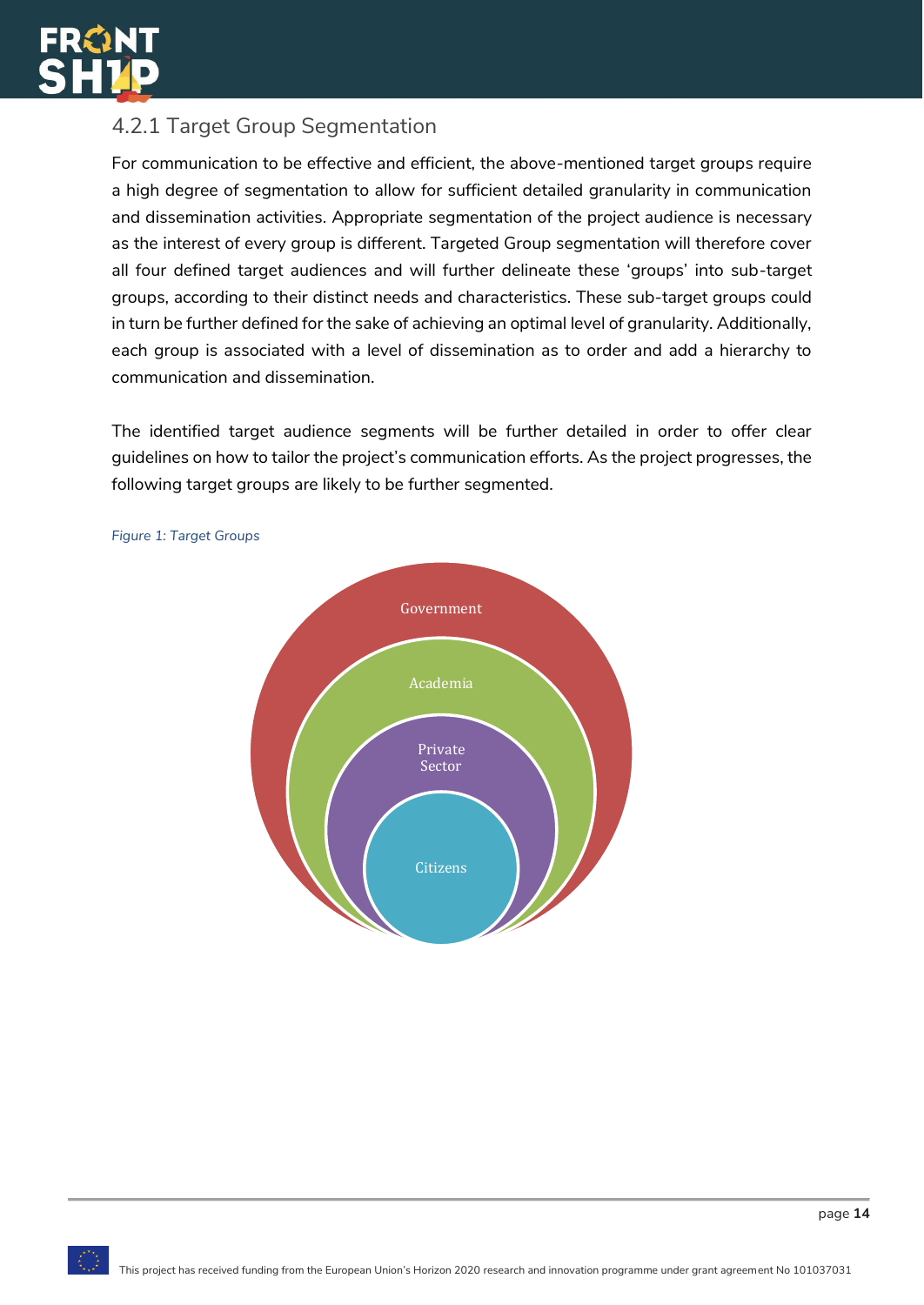

| <b>Policy Makers - European Level</b> |                                                                                                                                                                                                                                                                 |  |
|---------------------------------------|-----------------------------------------------------------------------------------------------------------------------------------------------------------------------------------------------------------------------------------------------------------------|--|
| <b>Description</b>                    | Actors and bodies at European level working and<br>engaged in EU policy making regarding policy domains<br>relevant to FRONTSH1P project - circular economy,<br>environment, and climate action; regional and economic<br>development; research and innovation. |  |
| Communication                         | about<br>Reporting<br>project<br>outcomes;<br>policy                                                                                                                                                                                                            |  |
| Approach                              | recommendations on existing barriers and key paths to                                                                                                                                                                                                           |  |
|                                       | boost circular economy.                                                                                                                                                                                                                                         |  |
| <b>Dissemination Level</b>            | Primary                                                                                                                                                                                                                                                         |  |
| Audience<br>Target<br><b>Profiles</b> | <b>EU Directorate-Generals:</b><br>DG CLIMA<br>DG ENV<br>DG GROW<br><b>DG REGIO</b><br>DG RTD<br>EU Agencies:<br>FFA<br><b>EIT</b><br><b>CINEA</b><br><b>EISMEA</b><br><b>REA</b>                                                                               |  |

| <b>Policy Makers - Regional &amp; Local Level</b> |                                                                                                                                                                                                                                                                                                                                                                                                                                                                               |  |
|---------------------------------------------------|-------------------------------------------------------------------------------------------------------------------------------------------------------------------------------------------------------------------------------------------------------------------------------------------------------------------------------------------------------------------------------------------------------------------------------------------------------------------------------|--|
| <b>Description</b>                                | Policy makers engaged in territorial (regional and local)<br>government/authorities. At the regional and local level,<br>the prime actors are those that are directly or indirectly<br>involved with regional development policy (strategy and<br>implementation). Beyond generalist profiles, this bracket<br>also includes specialists as far as it relates to the projects<br>policy domains (circular economy, regional<br>main<br>development, research and innovation). |  |
| Communication<br>Approach                         | Report about project outcomes and provide segment<br>specific communication that informs regional actors about<br>the benefits and expected impact of the CSSs<br>implementation and in general green transition (policy<br>recommendations, summary publications, policy forums,<br>etc.). Assessments of public supported policy and<br>solutions.                                                                                                                          |  |
| <b>Dissemination Level</b>                        | Primary                                                                                                                                                                                                                                                                                                                                                                                                                                                                       |  |
| Audience<br>Target<br><b>Profiles</b>             | Łódzkie Region<br>$\bullet$<br>Campania Region,<br>Stereá Elláda Region<br>$\bullet$<br>Região do Norte<br><b>Friesland Region</b>                                                                                                                                                                                                                                                                                                                                            |  |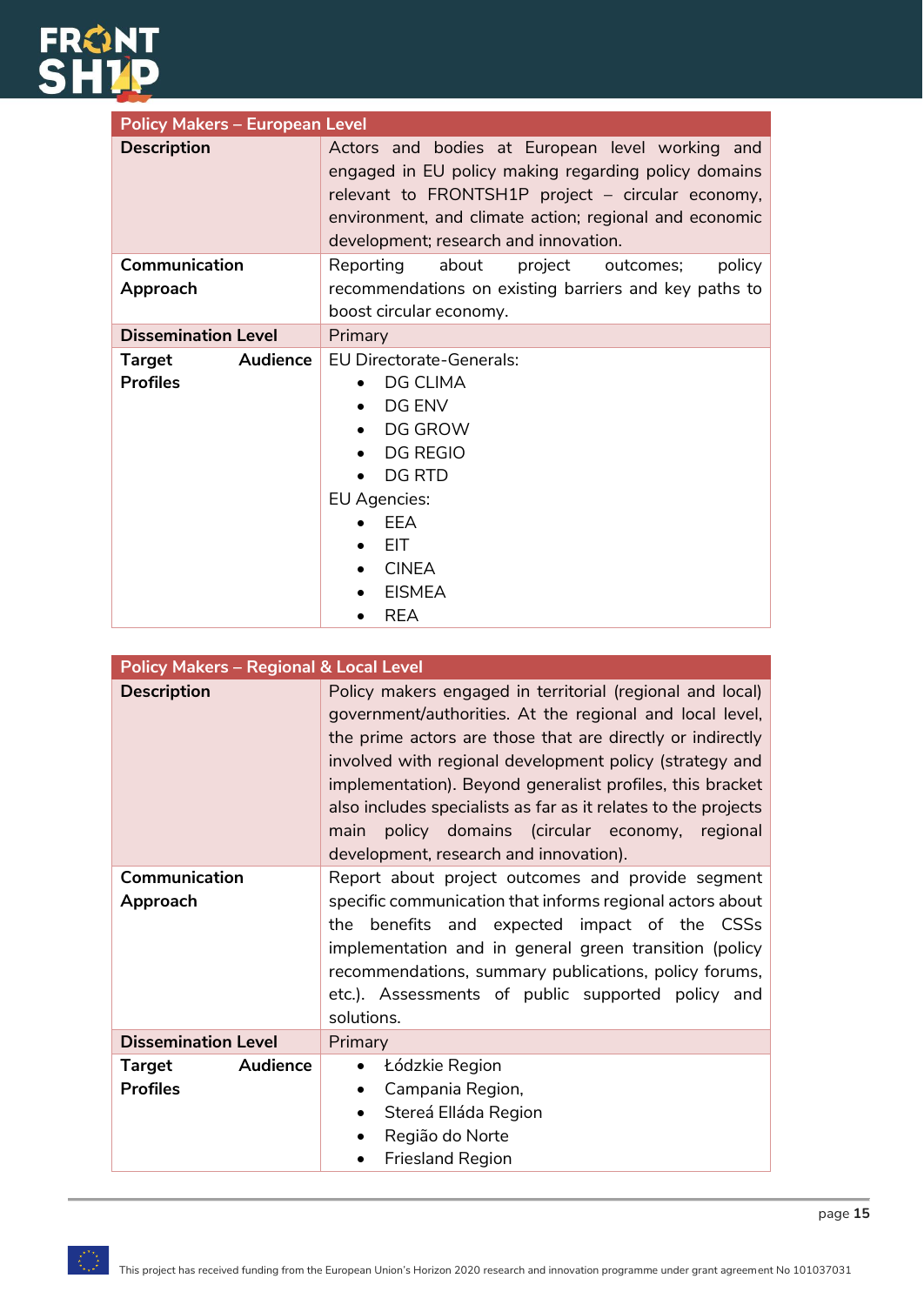

| <b>Policy Makers - National Level</b> |                                                                                                                                                                                    |  |
|---------------------------------------|------------------------------------------------------------------------------------------------------------------------------------------------------------------------------------|--|
| <b>Description</b>                    | Policy makers working at the central government level. At<br>the national level, the prime actors are those working<br>directly on environmental, regional, and innovation policy. |  |
| Communication                         | Report about project outcomes and raise awareness of                                                                                                                               |  |
| Approach                              | the circular systemic solutions approach, as well as its                                                                                                                           |  |
|                                       | benefits and impacts on the partner territories. Policy                                                                                                                            |  |
|                                       | recommendations on existing barriers and key paths to                                                                                                                              |  |
|                                       | boost circular economy.                                                                                                                                                            |  |
| <b>Dissemination Level</b>            | Secondary                                                                                                                                                                          |  |
| Audience<br><b>Target</b>             | Government of Poland                                                                                                                                                               |  |
| <b>Profiles</b>                       | Government of Italy                                                                                                                                                                |  |
|                                       | Government of Greece                                                                                                                                                               |  |
|                                       | Government of Portugal                                                                                                                                                             |  |
|                                       | Government of the Netherlands                                                                                                                                                      |  |

| <b>Regional Development Agencies</b> |                                                                                                                                                                                                                                                                    |  |
|--------------------------------------|--------------------------------------------------------------------------------------------------------------------------------------------------------------------------------------------------------------------------------------------------------------------|--|
| <b>Description</b>                   | RDA stakeholders are actors and individuals operating at<br>regional level in regional government agencies for<br>territorial and economic development. These actors are of<br>central importance for their proximity to other local and<br>regional stakeholders. |  |
| Communication                        | Networking and clustering approaches (workshops,                                                                                                                                                                                                                   |  |
| Approach                             | conferences, etc.) to inform about FRONTSH1P and to<br>actively seek cooperation and exchange. EURADA, as                                                                                                                                                          |  |
|                                      | umbrella organisation of European development agencies                                                                                                                                                                                                             |  |
|                                      | will facilitate exchange between the project consortium                                                                                                                                                                                                            |  |
|                                      | and European and non-European RDAs.                                                                                                                                                                                                                                |  |
| <b>Dissemination Level</b>           | Secondary                                                                                                                                                                                                                                                          |  |
| Audience<br><b>Target</b>            | European Regional Development                                                                                                                                                                                                                                      |  |
| <b>Profiles</b>                      | Agencies                                                                                                                                                                                                                                                           |  |

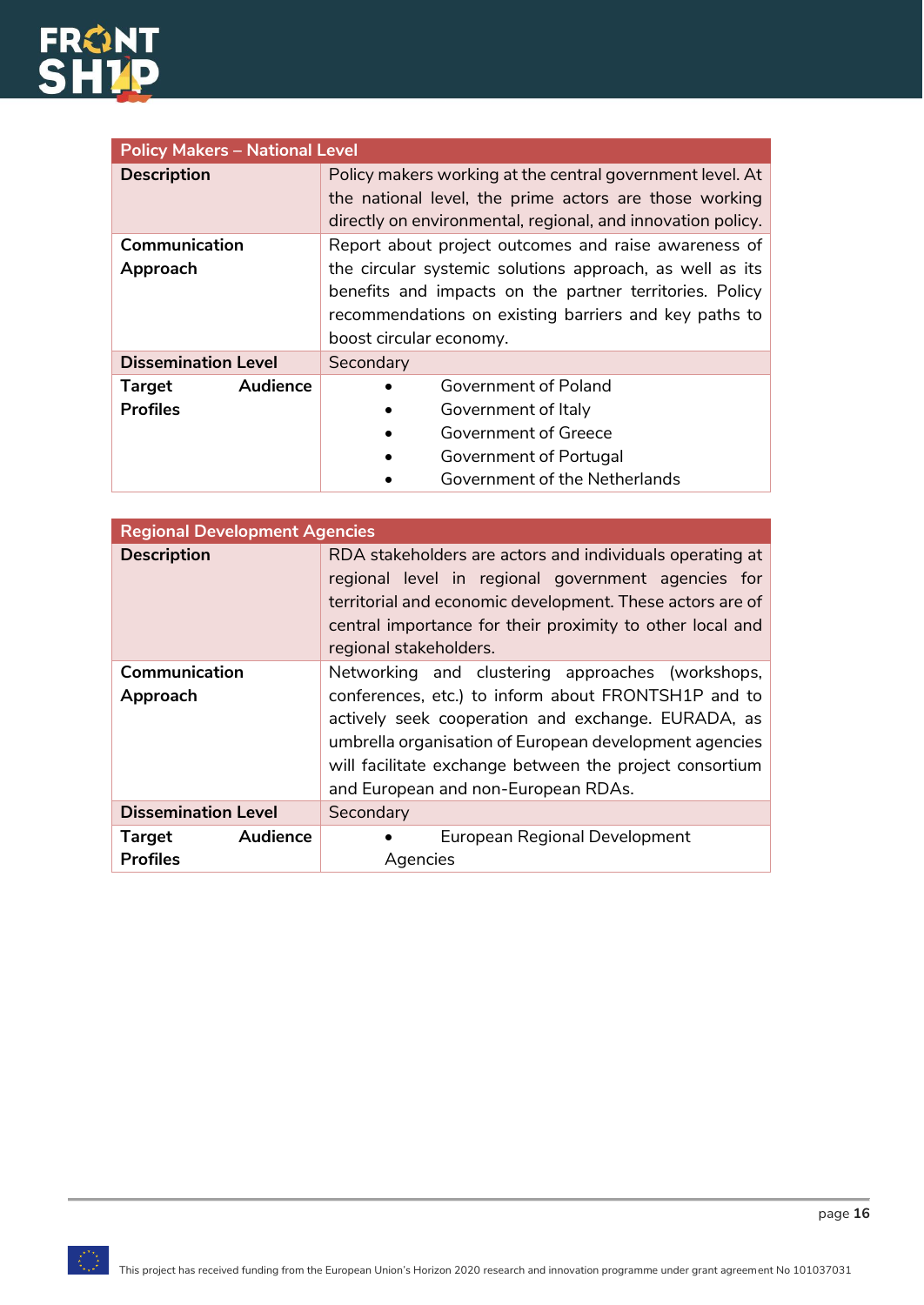

| <b>Academia Stakeholders</b>          |                                                                                                                                                                                                                                                                                                                                                                                                                                              |
|---------------------------------------|----------------------------------------------------------------------------------------------------------------------------------------------------------------------------------------------------------------------------------------------------------------------------------------------------------------------------------------------------------------------------------------------------------------------------------------------|
| <b>Description</b>                    | Members of the scientific community engaged with the<br>fields of the project's systemic solutions. Including<br>individuals, institutions, and networks.                                                                                                                                                                                                                                                                                    |
| Communication<br>Approach             | Openly inform and raise awareness about FRONTSH1P<br>project, its ambition, progress, outcomes, and expected<br>impacts on the territories through online media, project<br>partner networks and scientific publications. Seek<br>exchange and participation through organisation and<br>participation of conferences, workshops, and other<br>events. Provision of papers and data to help increasing<br>the knowledge on circular economy. |
| <b>Dissemination Level</b>            | Primary                                                                                                                                                                                                                                                                                                                                                                                                                                      |
| Audience<br>Target<br><b>Profiles</b> | Universities<br><b>Research Institutions</b><br><b>Technology Centres</b><br>European Networks<br>(e.g., European Circular Economy Stakeholders<br>Platform, European Energy Research Alliance)                                                                                                                                                                                                                                              |

| <b>Industry Stakeholder</b> |                                                                                                                                                                                                                                           |  |  |
|-----------------------------|-------------------------------------------------------------------------------------------------------------------------------------------------------------------------------------------------------------------------------------------|--|--|
| <b>Description</b>          | Large Companies, SMEs, Farmers and Investors.                                                                                                                                                                                             |  |  |
| Communication               | Inform and raise awareness about FRONTSH1P project,                                                                                                                                                                                       |  |  |
| Approach                    | its guiding ideas, outcomes, and expected impacts. Clear<br>overview of what works well and what does not, as well<br>as development of plans for investment and upscaling.<br>Provision of reports on both financing and business plans. |  |  |
| <b>Dissemination Level</b>  | Primary                                                                                                                                                                                                                                   |  |  |
| <b>Audience</b><br>Target   | <b>Local/Regional SMEs</b>                                                                                                                                                                                                                |  |  |
| <b>Profiles</b>             | <b>International Companies</b>                                                                                                                                                                                                            |  |  |
|                             | <b>Agricultural Sector</b>                                                                                                                                                                                                                |  |  |
|                             | <b>Energy Sector</b>                                                                                                                                                                                                                      |  |  |
|                             | <b>Chemical Sector</b>                                                                                                                                                                                                                    |  |  |
|                             | <b>Residential Sector</b>                                                                                                                                                                                                                 |  |  |
|                             | <b>European Industry Networks</b>                                                                                                                                                                                                         |  |  |
|                             | (e.g., Bio-Based Industries Consortium, European                                                                                                                                                                                          |  |  |
|                             | Bioplastics, Enterprise Europe Network)                                                                                                                                                                                                   |  |  |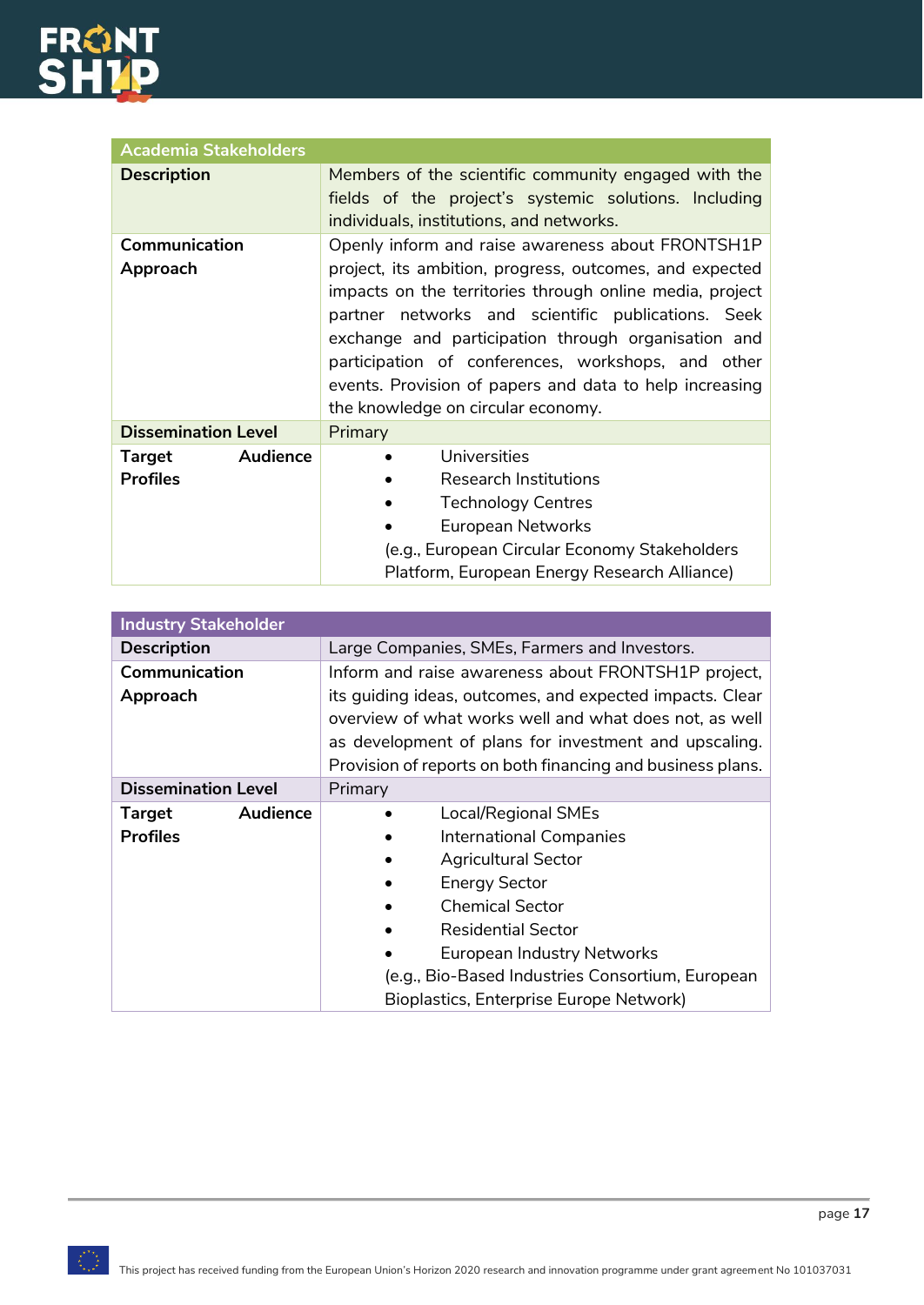

| <b>General Public</b>                        |                                                                                                                                                                                                                                                                                                                                                          |  |  |  |
|----------------------------------------------|----------------------------------------------------------------------------------------------------------------------------------------------------------------------------------------------------------------------------------------------------------------------------------------------------------------------------------------------------------|--|--|--|
| <b>Description</b>                           | Includes all lay people not coming from academia,<br>government, or administration, as well as other interested<br>parties.                                                                                                                                                                                                                              |  |  |  |
| Communication                                | Increase public awareness of the project's objectives,                                                                                                                                                                                                                                                                                                   |  |  |  |
| Approach                                     | activities and eventual impact, as well as its faced<br>challenges and opportunities. Provide tangible results<br>about circular economy approaches, success stories and<br>the rationale for engagement, as well as contribution<br>options to make it possible. Training offers (workshops,<br>etc.) for seizing the benefits of the circular economy. |  |  |  |
| <b>Dissemination Level</b>                   | Secondary                                                                                                                                                                                                                                                                                                                                                |  |  |  |
| Audience<br><b>Target</b><br><b>Profiles</b> | Citizens                                                                                                                                                                                                                                                                                                                                                 |  |  |  |

In addition to these segmented target groups, a network of stakeholders (at least 140 members) will be identified and established during FRONTSH1P. This network will then be used to further disseminate the project results and to increase the project's impact. Moreover, the network will provide overall insight into the findings of the four deployed CSSs and give their opinion on the developed replication strategies in the partner regions. The active participation of the stakeholder network will be ensured through open lines of communication and constant updates provided by the various communication tools used by the project.

### <span id="page-18-0"></span>4.3 Communication Instruments

The variety of segmented target groups requires the use of multiple intersecting tools and channels in FRONTSH1P project in order to effectively inform, communicate, and engage stakeholder, audiences, and target groups. As to fully and effectively reach all target groups delineated within the preceding section, FRONTSH1P will use a mix of tools and channels that will periodically be reviewed for their efficacity and impact. Due to the lasting restrictions related to the COVID-19 pandemic, online tools take even greater precedence than ever before.

Communication is essential to ensure that a high impact is achieved as far as the project's activities and results are concerned. Communication towards target groups will thus enjoy priority attention for FRONTSH1P. Effective action in this respect will ensure that the project reaches out to the largest pool of policy makers, members of the scientific community, representatives of the public sector and citizens. Well-crafted messages as part of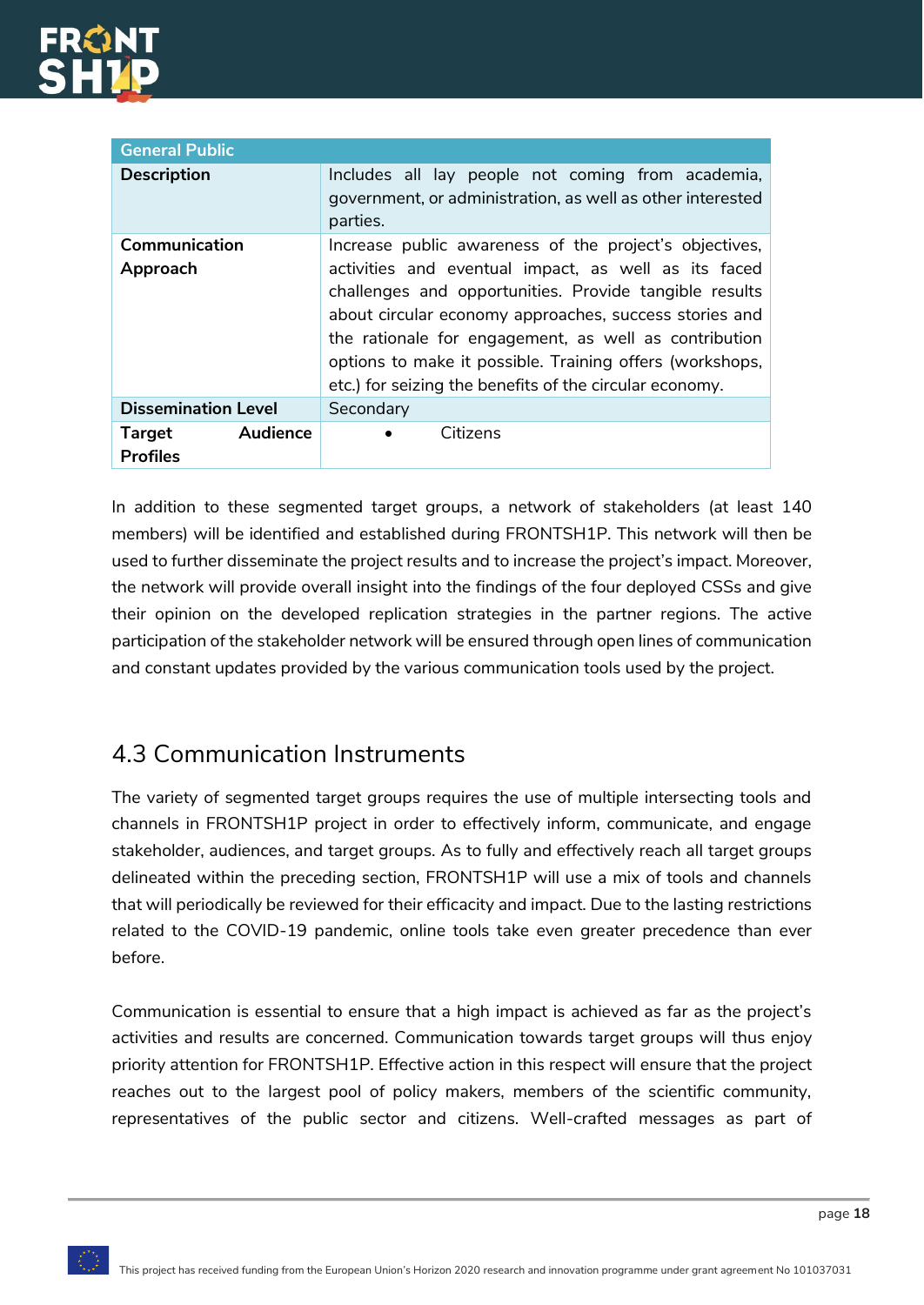

communication activities will contribute to the promotion of the economic and societal benefits of the developed circular systemic solutions to the wider public.

Communication started with M1 in November 2021 and the launch of the project's website and first social media channels. Effective social media and other communication for FRONTSH1P will continuously accelerate and augment in the first months of the project. The first newsletter will be published at the end of M3 in January 2022. A first promotional video has been released. First events will be soon after attended and organised. The launch of the e-learning platform is foreseen for the second or third year of the project. The last dissemination activity will be the final event in Brussels at the end of the project.

#### <span id="page-19-0"></span>4.3.1 Tools

The communication tools that are at the disposal of the project are detailed below with their associated KPIs being detailed in section 5 of this CDP. It must be noted that the project's communication and dissemination activities and its engagement with the target audiences is not limited to the project's own channels. Communication tools and channels for dissemination within the project partners' organisations will additionally be sought.

#### 4.3.1.1 Website

The project website, available at [www.frontsh1p.eu](http://www.frontsh1p.eu/) and/or [www.frontship.eu,](http://www.frontship.eu/) is one of the main communication and dissemination tools of FRONTSH1P. The website can address a wide range of stakeholders who can easily access relevant information specific to their needs and interests. Concerning content, the website contains most of the important information about the project and will be frequently updated and expanded. All public reports created will be published on the FRONTSH1P website.

The landing page of the project website is currently launched with a user-friendly design, so that the visitor can immediately get an overview of the project's scope, with the usage of images and short written contents. Furthermore, the website contains a 'partners' section, containing short descriptions of each member of the consortium with links to their own respective websites, and a contact section, containing the contact details of EURADA, the project's communication manager. All content and published material will be written in English and most of this content will be prepared with little technical language aiming to ensure that the message can reach a wide range of audiences. It will be updated with a more detailed presentation of the project's activities and its financing institutions and programmes.

Further website sections currently foreseen are a 'News' section, a 'Events' section, including a regularly updated event calendar that will promote public events such as seminars and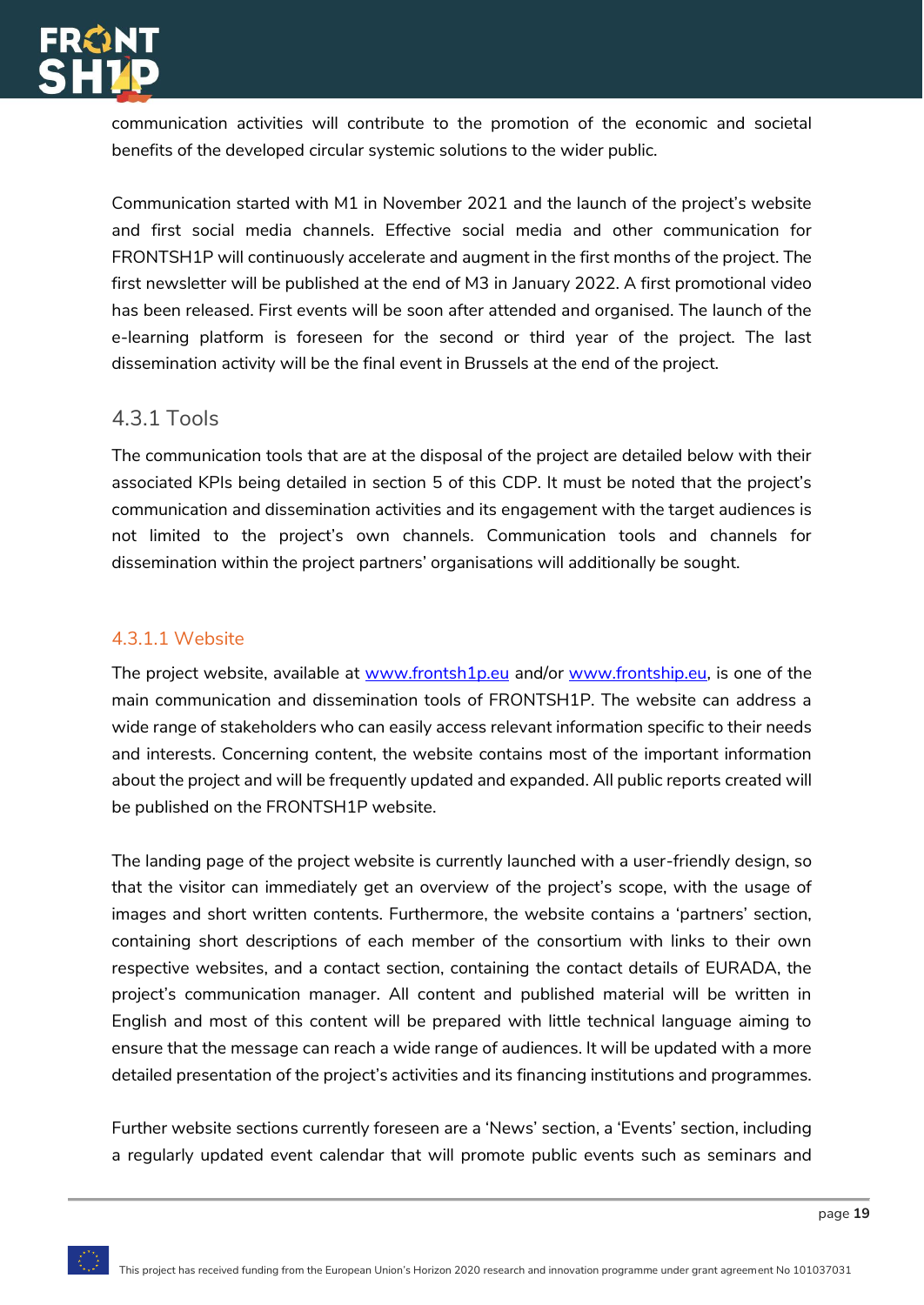

workshops aiming for face-to-face engagement with different stakeholders, a 'Results' section, a 'Regions' section, providing information about the five partner regions of the project, and a possibility to subscribe to the project's newsletter and a message box, offering the possibility to easily get in contact with the project consortium.

Special attention will be paid to the implementation of good practices related with Search Engine Optimisation (SEO), allowing the project to reach a wider range of stakeholders with a SEO-friendly website. Considering the nature of the project, a particular focus will be placed on on-page SEO practices, that involves creating and optimising HTML tag like titles and meta descriptions to rank higher in search engines and consequently to become more visible to the relevant users. SEO practices will be implemented in compliance with search intent, which means that the content produced – type, format, angle – needs to address the information users are expected to find. More specifically, technical on-page optimizations that will be used by the project's communication manager are listed below:

- Short and descriptive URL slag, anticipating the page's content before visiting it;
- Inclusion of target keywords in titles;
- Addition of meta descriptions: HTML code meant to briefly summarise the page;
- Addition of internal links to and from the website pages, in order to pass link authority to other relevant pages and help search engine understand page content;
- Optimization of images by naming them appropriately, using descriptive ALT TEXT and compressing image size;
- Optimization of content for readability by writing short sentences and paragraphs, using descriptive subheadings and a large font;
- Use of open graph (OG) meta tags to customise titles' descriptions when pages are shared on social media;
- Exploitation of link building to build relationship with other relevant site owners based on relevance, relation, and value exchange.

#### 4.3.1.2 Partner Websites

In line with the large scale of the project, all partners will use their own websites to promote the general awareness about FRONTSH1P, namely in the areas in which they are engaged. It is recommended that specific pages detailing work undertaken in the framework of FRONTSH1P use a design that is similar to the visual design of the project (colours and images). Through the individual partner' websites, all partners will make use of their own networks of stakeholders to communicate and disseminate the project, its activities, and the achieved results, thus contributing to the establishment of the envisioned stakeholder network.

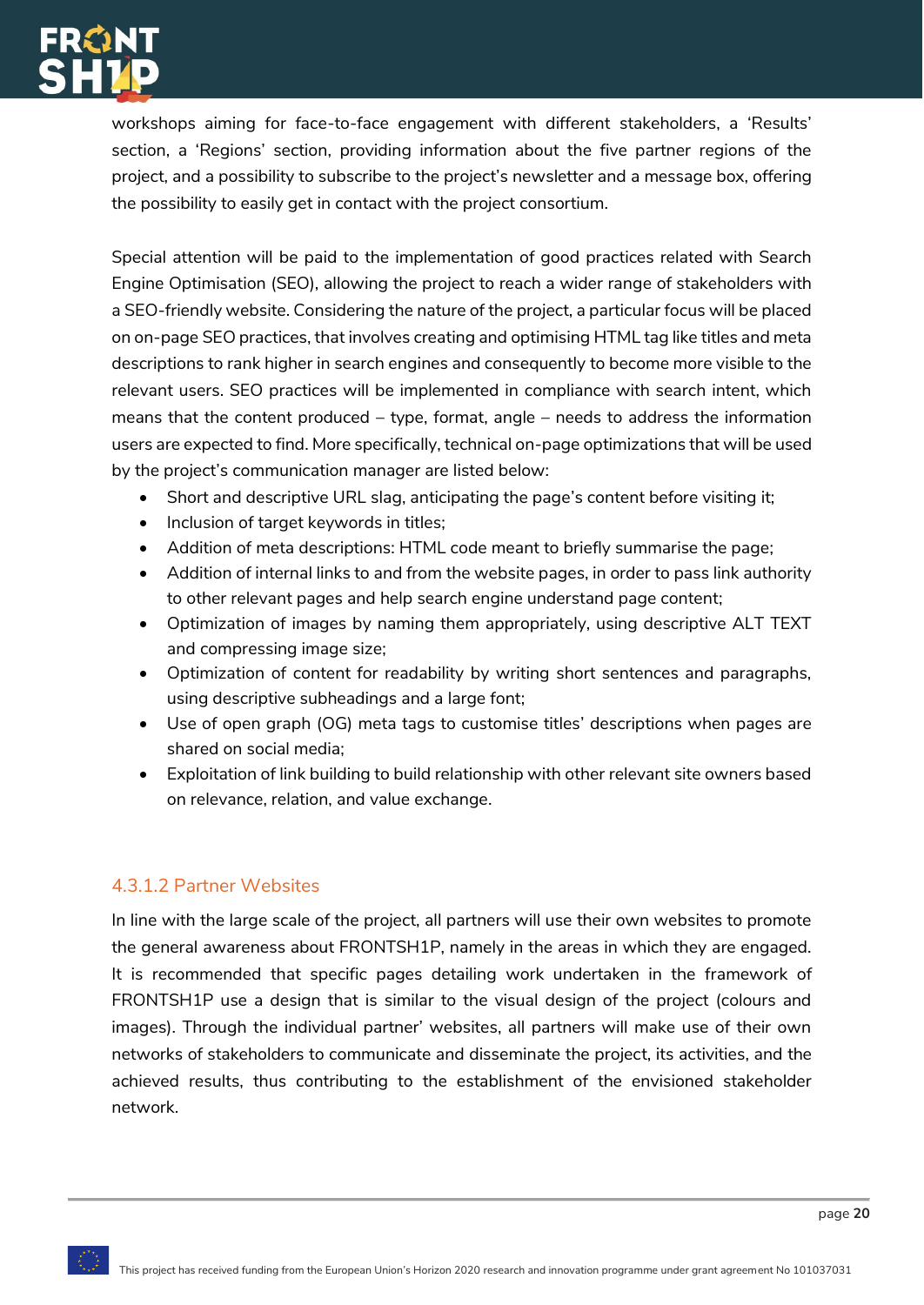

### 4.3.1.3 Social Media

The project's presence on social media, particularly Twitter and LinkedIn, will maximise the communication and dissemination impact of the project and use these channels to reach a wide range of potential stakeholders. All target groups will be the objective of social media activities.

The content that is published on the social media channels first reflects updates on the project status and the publication of project deliverables and publications, as well as in general news on FRONTSH1P.

Advertisement of upcoming events and meetings, including those organised by members of the project consortium, those in which one or more partners are participating, and those related to the topic of the project without direct project participation will be done via the project's social media channels.

Useful content from other European circular economy projects and initiatives, such as articles, academic papers, and tools for implementing circular systemic solutions will be shared, in order to create an amplifier effect and contribute to increasing the broader visibility of European circular economy activities.

A Dissemination and Replication Team (DRT) with a designated responsible for communication from each WP leader has been established. EURADA coordinates the team and acts as a community manager of the social media channels of the project. The EURADA communication expert requests content and updates from each member to ensure there is a regular and timely distribution of content to post on the different social networks.

Furthermore, EURADA is responsible for providing social media posts to the consortium in order to facilitate the project's regular updates on the partners' social media accounts, thus reaching a wider audience.

The following accounts have thus far been created:

- Twitter: @frontsh1p
- LinkedIn:<https://www.linkedin.com/company/frontsh1p/>
- YouTube: [https://www.youtube.com/channel/UC\\_fwujmMubqvtreoKnmEQdg](https://www.youtube.com/channel/UC_fwujmMubqvtreoKnmEQdg)

FRONTSH1P's Twitter and LinkedIn accounts have been launched in November 2021 and will be the main focus of the project's social media activities. FRONTSH1P's YouTube Account has also already been launched in December 2021 and will serve as publication platform for promotional videos. Furthermore, the creation of an Instagram account is equally foreseen.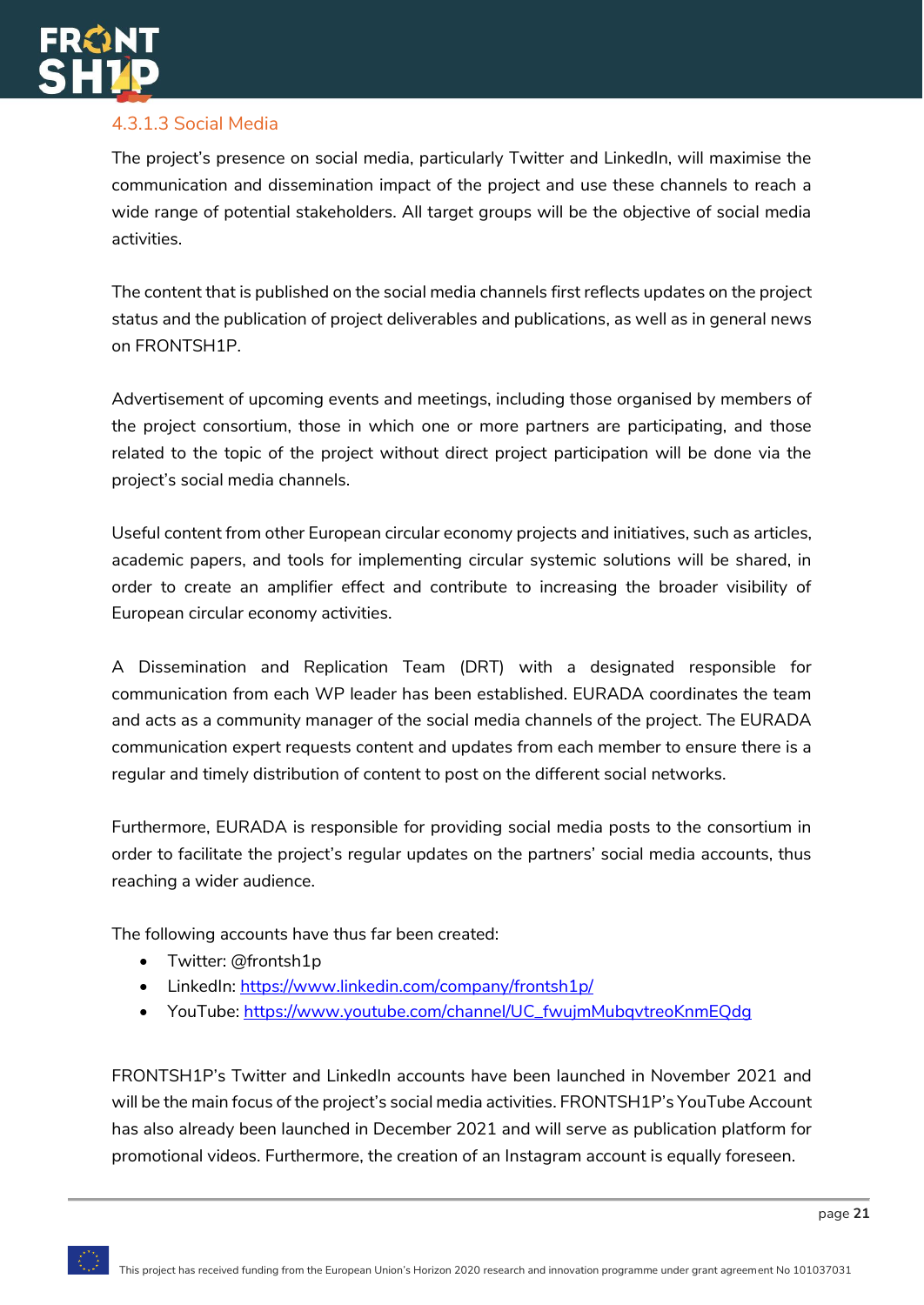

#### 4.3.1.4 Promotional Videos

Professionally filmed and edited promotional videos that draw on footage from consortium meetings and potentially other meaningful material will be created to present the project, the partners and their activities. They will be uploaded on the YouTube channel of the project and those of the project partners, as well as linked both on the project website and the partner websites. The videos will also be shown at conferences and other events project partners attend.

The first video has already been published[: https://www.youtube.com/watch?v=f0htes4G8aE](https://www.youtube.com/watch?v=f0htes4G8aE)

#### 4.3.1.5 Newsletter

FRONTSH1P will publish and disseminate its achieved results through a newsletter. The newsletter will follow a recurring template and structure, except when in need of deviation. The project newsletter is one of the project's main communication tools for regular dissemination of information reaching key stakeholders. The newsletter covers ongoing project activities and outputs from recent activities (reports, event and workshop outcomes, WP results, etc.). It will also focus on special topics defined by the consortium and that are relevant to the target audiences. Each issue of the newsletter will initially be emailed out to a mailing list comprised of addresses that signed up for it. It is then made available on the project's website and social media channels to allow those who did not yet sign up to the mailing list in time to access it.

The target audience is comprised of all identified target groups and all those otherwise interested in the project's outcomes. The FRONTSH1P newsletter will initially be released at quarterly intervals, with a potential rescheduling at a later point in time. EURADA coordinates the production and electronic dissemination of the newsletter and seeks to acquire content from each partner to ensure accuracy of information and highlighting deliverables or activities that are being created at the time of publication. The dissemination is carried out using the mailing list software Mailchimp.

As far as the structuring of the newsletter is concerned, there will be a short description of each article provided, containing a link to the full articles which are always hosted on the project's website. This way each article is simply available by visiting the relevant section of the website ('News'). The newsletter itself is also made available on a dedicated sub-section of the website ('Newsletter'), which allows visitors to select a particular newsletter edition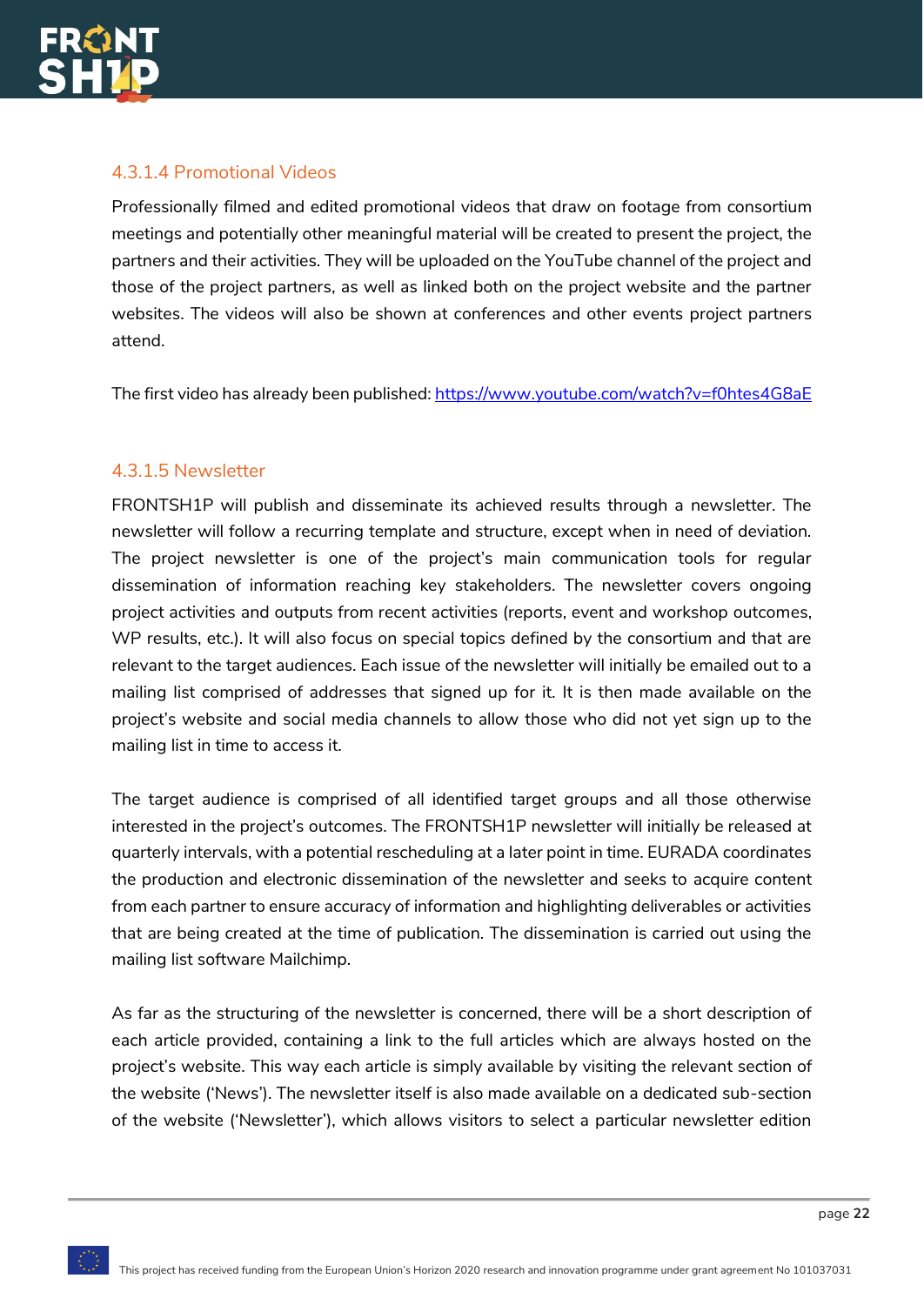

and view in their browser the content of the email which has been sent out. Registration to the newsletter is accessible through the project website.

The newsletter will be compliant with the European GDPR. EURADA will create a clear distribution list for project communication and dissemination as far as the newsletter is concerned. Each partner will be requested to contact their stakeholder networks and to invite them to subscribe to the newsletter in order to increase the projects outreach. Regular calls will also be made, through social media, publications and news articles that encourage subscription.

As far as the newsletter's workflow is concerned within the project, EURADA will manage and import the distribution list on its Mailchimp account. EURADA will maintain all collected information only for the duration of the project. At the end of the project, EURADA will delete the amassed data from its Mailchimp account and will delete the newsletters already sent as to no data will remain in the system to comply with data regulation.

#### 4.3.1.6 Press Releases, Press Conferences, and other Media Coverage

Press releases will be issued by all partners during the project coinciding with important milestones such as local or European events, publication releases or the launch of the project's platforms. All press releases will be made available on the project's website. Press conferences will be held when advisable, such as during the project's kick-off meeting. The consortium will actively seek to publish articles in publication outlets such as technical magazines. Furthermore, opportunities for interviews (radio, podcasts, and newspapers) will be actively sought.

#### 4.3.1.7 Conferences, Workshops and other Events

In order to engage citizens, researchers and practitioners beyond online media and to link them to FRONTSH1P, thus creating a stakeholder network, the consortium will continuously organise events, such as conferences and workshops, during the course of the project. The academia partners of the consortium will play a key role in this activity, enabling close exchange with the relevant scientific community concerned with the key issues faced by FRONTSH1P. Another goal of these events is the clustering with other relevant projects in the field of circular economy in order to ensure close cooperation and to develop synergies and mutual activities (especially with the CCRI). Professionally developed branded materials, including posters and flyers, will be created and supplied for use and distribution. The project partners will organise and participate in at least 20 events during the lifetime of the project, aimed at citizens, scientists and practitioners alike.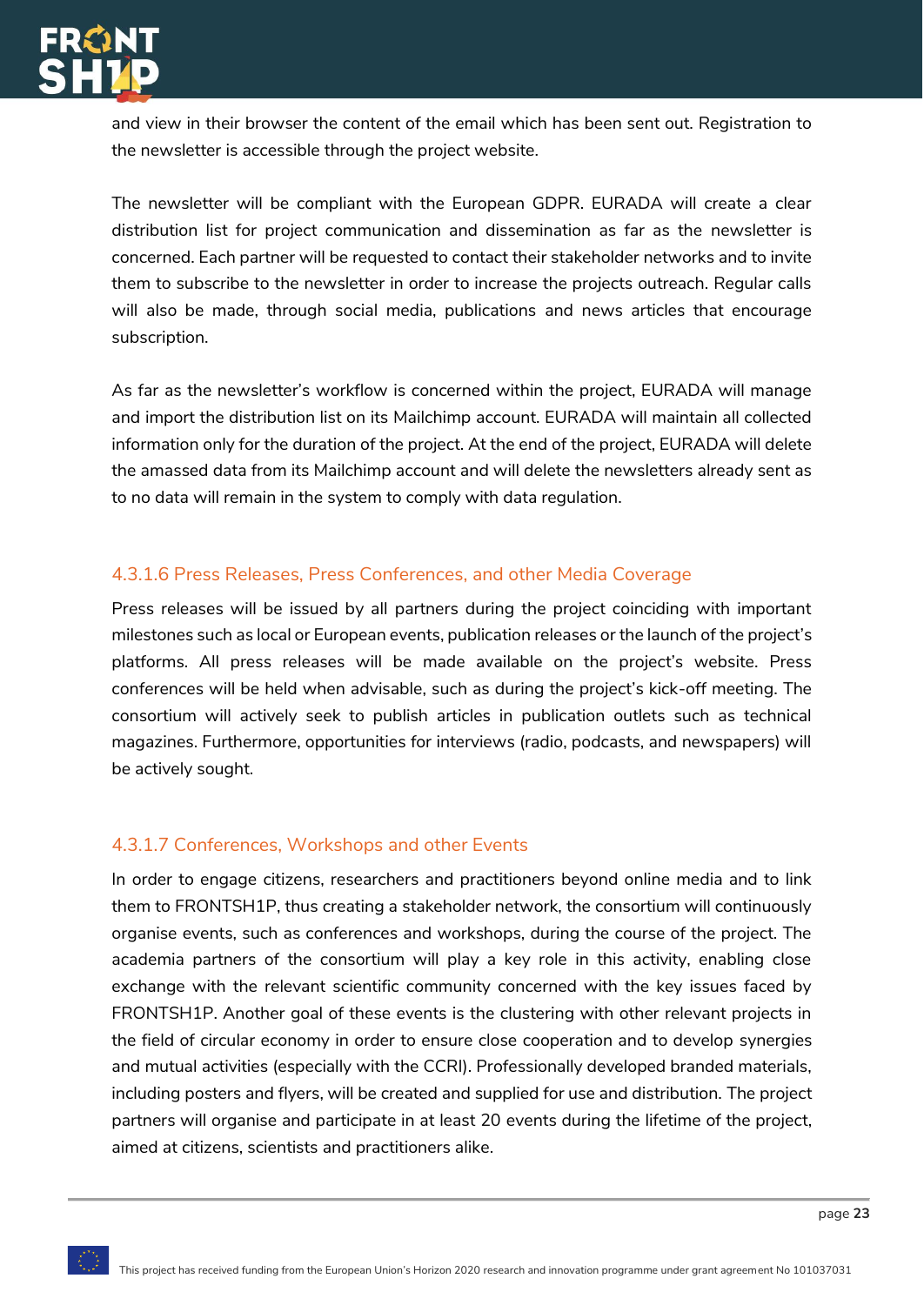

#### 4.3.1.8 E-Learning Platform

An e-learning platform will be developed using gamification methods (quizzes, leagues, digital badges, etc.), with high accessibility to support people with disabilities and to guarantee easy excess on mobile devices, building upon the technical skills of the consortium (IT bandwidth and access, etc.).

#### 4.3.1.9 Final Event in Brussels

A final dissemination event involving all stakeholders as active participants will be organised at the end of the project. It will be a high-level international event focused on summarising the project outcomes towards a wide international audience: EU officers, regional and national institutions, enterprises, research institutions, and citizens, thus encouraging further dialogue and networking. The event programme will include thematic workshops featuring operational teams coordinated by experts.

### <span id="page-24-0"></span>4.3.2 Editorial Plan

The frequency of communication and dissemination content deliverables varies according to the different activities. While it is envisioned to post on social media at the least weekly, especially in the later phases of the project when more results will be readily available for dissemination, the newsletter will be published quarterly and the frequency of press releases will vary according to reached projects milestones. To ensure a constant online presence, the project's communication manager will also endeavour to draw on relevant third-party content.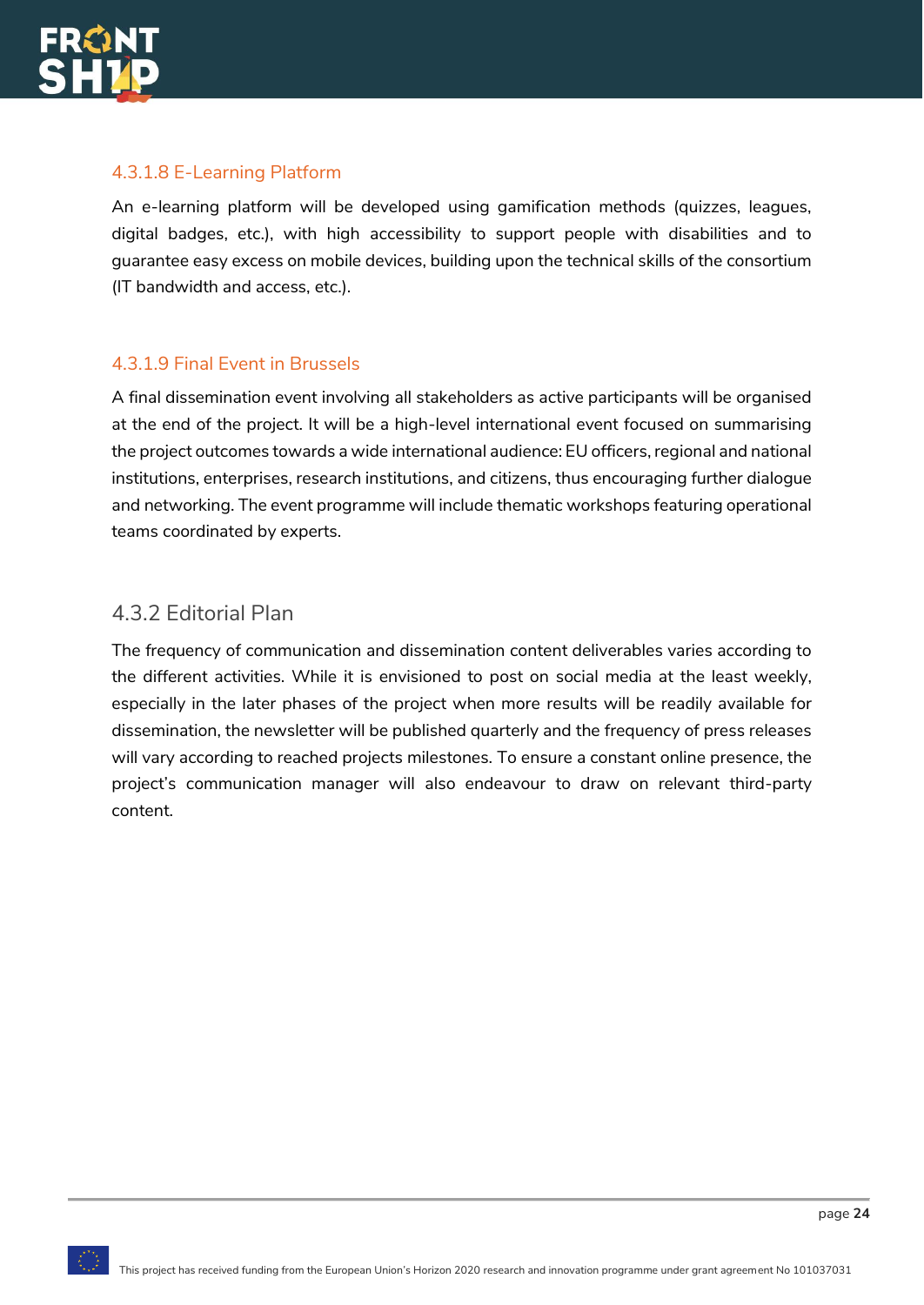

## <span id="page-25-0"></span>5. Evaluation Methods

## <span id="page-25-1"></span>5.1 Monitoring

The main objective here is to ensure a high-quality communication strategy execution. It is important that this evaluation is carried out on a continuous basis to guarantee:

- An effective impact assessment and update or redefinition of communication activities;
- A high quality of the communication activities carried out.

The execution of this plan will be measured through the following indicators:

- Analytics related to the FRONTSH1P website and its social media accounts interests (google analytics for the website and the analytics provided by the respective social media platforms, i.e., Twitter, LinkedIn, YouTube, Instagram). A careful monitoring of FRONTSH1P's online hits will be done together with an analysis of the impact of activities (e.g., publication of a new article). The consortium uses web tools for analysing visitor traffic, giving a complete picture on the number of visitors, visited pages, geographical coverage, as well as origin and activities of visitors, revealing the audience's needs and;
- Number of subscribers to the project's newsletter;
- Number of organised events and attendants;
- Number of news articles and interviews;
- Number of views of the project videos.

### <span id="page-25-2"></span>5.2 Communication and Dissemination Indicators and Reporting

To facilitate an accurate monitoring and assessment of the communication and dissemination activities and to understand the impact of the actions carried out, it is necessary for all partners to register the activities that they implement. In this sense a section to report every communication activity or publication (articles, social media posts, attended events, etc.) will be available on the project's internal platform. Each consortium member will be required to record here their activities at regular intervals.

The indicators that will be reported are as follows:

- Number of visits to frontsh1p.eu;
- Accumulated number of followers on social media;

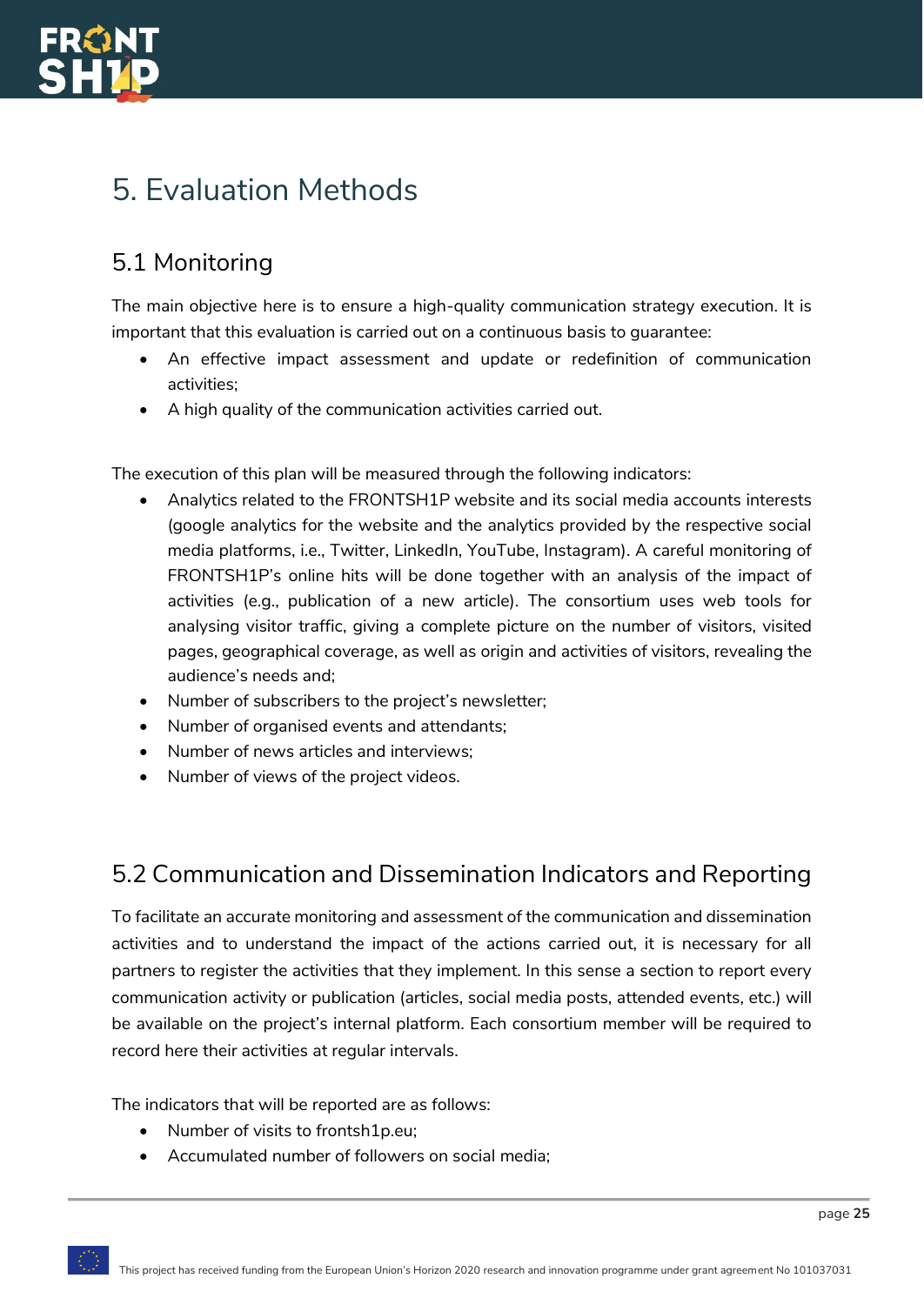

- Accumulated number of subscribers to the project newsletter;
- Accumulated number of press releases distributed;
- Accumulated number of articles published on external media;
- Accumulated number of participants in conferences and workshops;
- Accumulated number of relevant events on which project partners participated.

Therefore:

- All partners will respect the communication guidelines set out in this document;
- All partners will register their communication activities in the communication reporting document;
- All partners will need to save evidence of the activities carried out.

By regular monitoring communication and dissemination activities, it is possible to assess whether the CDP implementation is appropriate and it will enable the consortium to see which activities had the biggest impact on the relevant stakeholders (both in quantitative and qualitative terms). Conclusions from this monitoring will affect updates of the CDP.

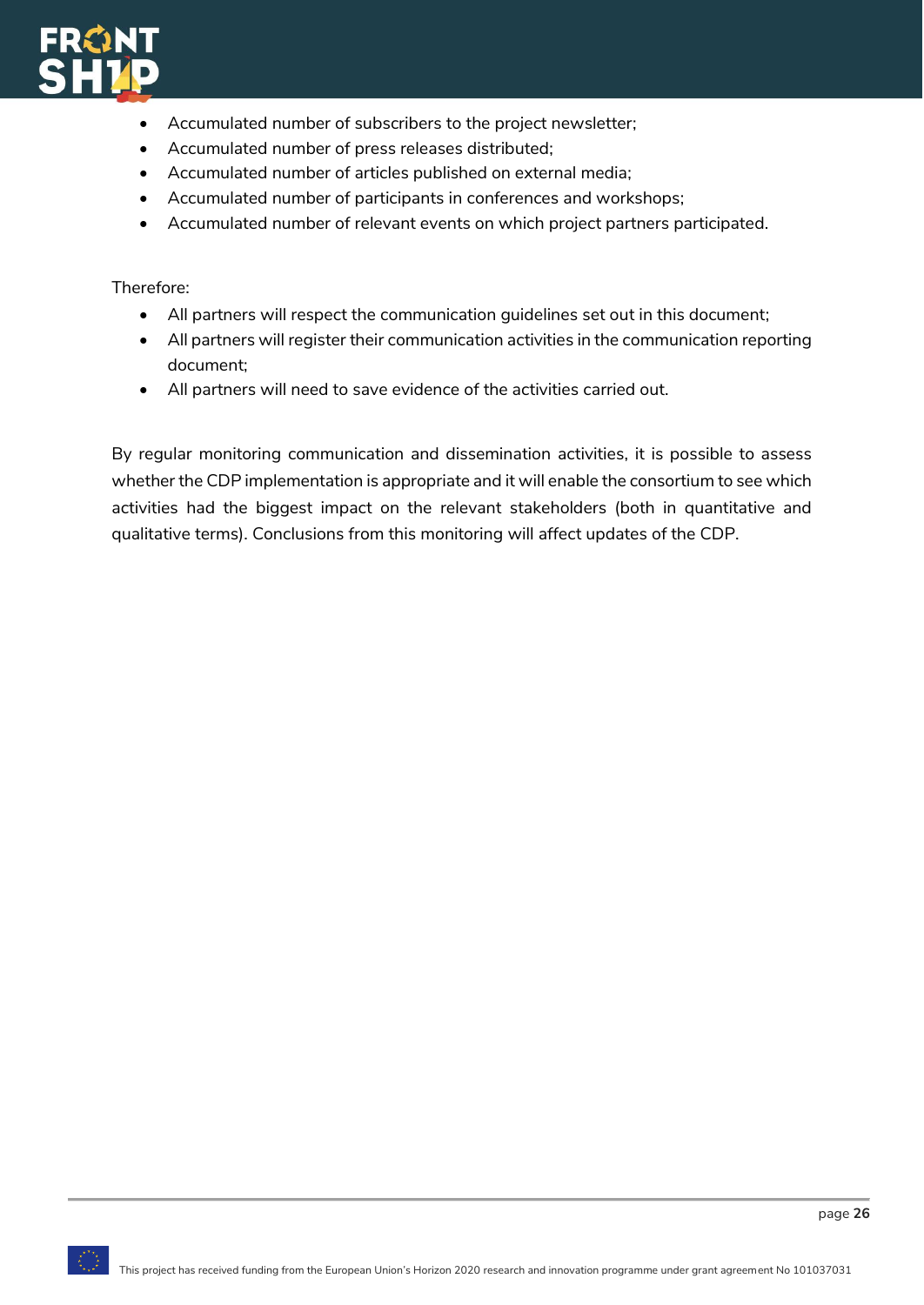## <span id="page-27-0"></span>5.3 Communication and Dissemination KPIs

To measure communication and dissemination progress and impact, quantifiable KPIs are enumerated below. The values in the following table state the number of interactions with project stakeholders that the project seeks for each of the listed activities.

| <b>Activity</b>      | Year 1        | Year <sub>2</sub> | Year <sub>3</sub> | Year 4        | <b>Total</b>  |
|----------------------|---------------|-------------------|-------------------|---------------|---------------|
| <b>Newsletter</b>    | 250           | 250               | 250               | 250           | 1,000         |
| <b>Subscribers</b>   |               |                   |                   |               |               |
| <b>Website</b>       | 6,250         | 6,250             | 6,250             | 6,250         | 25,000        |
| <b>Visits</b>        |               |                   |                   |               |               |
| <b>Social</b>        | 1,250         | 1,250             | 1,250             | 1,250         | 5,000         |
| <b>Media</b>         |               |                   |                   |               |               |
| <b>Followers</b>     |               |                   |                   |               |               |
| (Twitter,            |               |                   |                   |               |               |
| LinkedIn,            |               |                   |                   |               |               |
| <b>YouTube &amp;</b> |               |                   |                   |               |               |
| Instagram)           |               |                   |                   |               |               |
| <b>Media</b>         | 2 News        | 2 News            | 2 News            | 2 News        | 8 News        |
| Coverage             | Articles & 2  | Articles & 2      | Articles & 2      | Articles & 2  | Articles & 8  |
|                      | Interviews,   | Interviews,       | Interviews,       | Interviews,   | Interviews,   |
|                      | reaching at   | reaching at       | reaching at       | reaching at   | reaching at   |
|                      | least 2,500   | least 2,500       | least 2,500       | least 2,500   | least 10,000  |
|                      | professionals | professionals     | professionals     | professionals | professionals |
|                      | and           | and               | and               | and           | and           |
|                      | practitioners | practitioners     | practitioners     | practitioners | practitioners |
| <b>Video</b>         | 1,250         | 1,250             | 1,250             | 1,250         | 5,000         |
| <b>Views</b>         |               |                   |                   |               |               |
| <b>Organised</b>     | 5, reaching   | 5, reaching       | 5, reaching       | 5, reaching   | 20, reaching  |
| <b>Events</b>        | at least 750  | at least 750      | at least 750      | at least 750  | at least 3000 |
|                      | scientists,   | scientists,       | scientists,       | scientists,   | scientists,   |
|                      | citizens and  | citizens and      | citizens and      | citizens and  | citizens and  |
|                      | practitioners | practitioners     | practitioners     | practitioners | practitioners |

#### <span id="page-27-1"></span>*Table 2: Communication and Dissemination KPIs*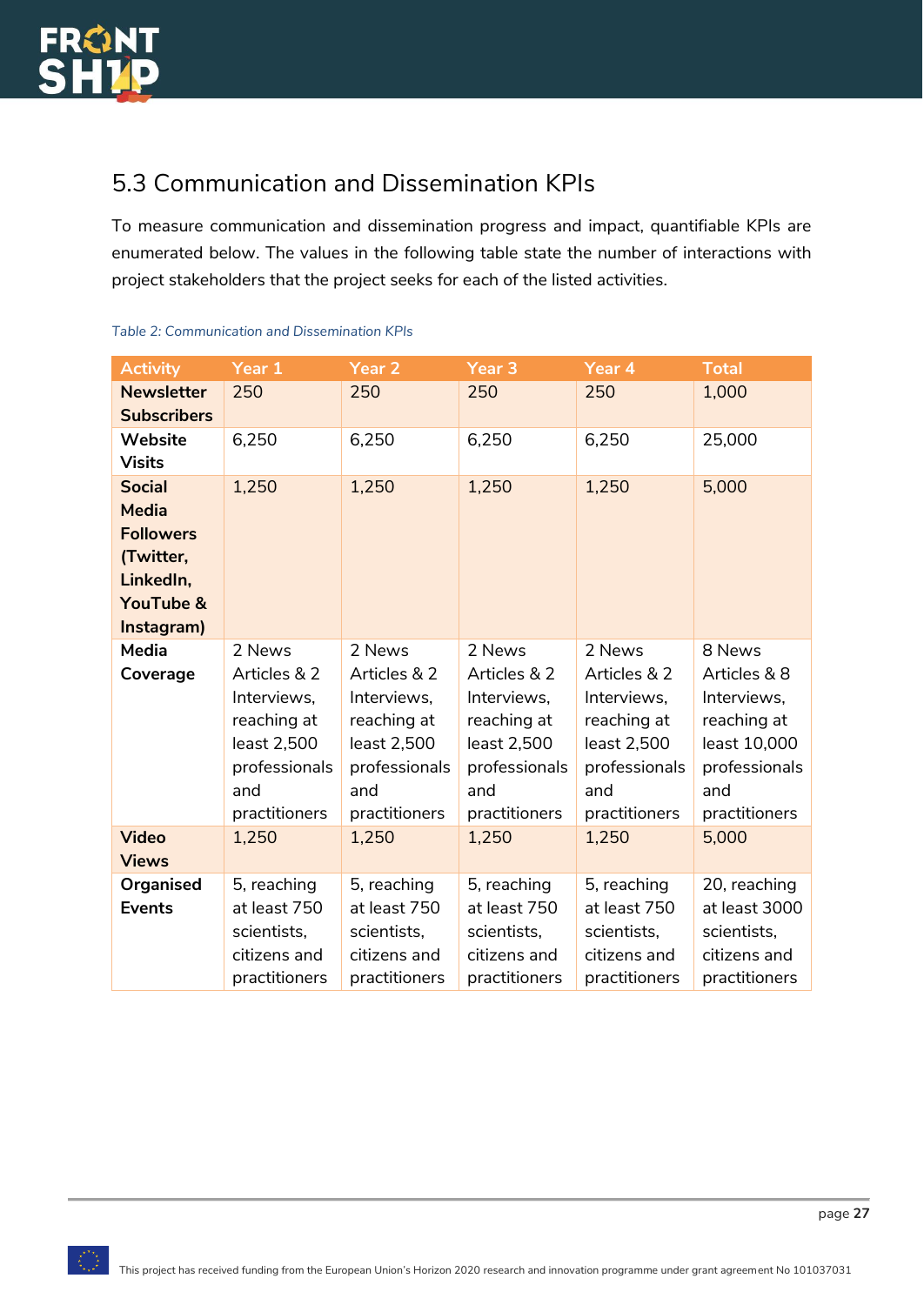# <span id="page-28-0"></span>6. Internal Communication

This section seeks to guide the internal communication and dissemination of FRONTSH1P. In order to effectively plan, share and coordinate efforts in a project with 34 partners, FRONTSH1P envisions a set of coordination and responsibilities guidelines in terms of internal communication, partner responsibility and obligations.

### <span id="page-28-1"></span>6.1 Coordination

Good communication among the project partners is key to the project success. A wellorganised internal communication is furthermore crucial for the achievement of the objectives of WP9. It is also critical to make these processes as efficient as possible.

The project partners will be in permanent exchange with each other, through regular calls, email (multiple mailing lists, depending on the tasks and needs), and meetings, thereby making sure that all members of the consortium play an active part in FRONTSH1P. To this end, interim reports will be asked of each project partner every six months.

To ensure proper capture of central results and their impact, the dissemination and replication team was set up, with EURADA being the member that will be chairing all meetings of it, therefore also being of charge of coordinating communication and dissemination activities. The DRT consists of the coordinator and all partners that will work at cluster level supporting the development and implementation of dissemination and replication of the project, but at least all WP leaders. The DRT will also provide additional periodic reports (in addition to the above-mentioned) in order to make a suitable supervising of critical communication and dissemination activities viable. The DRT will meet on a regular basis to discuss communication and dissemination activities and if necessary to steer them in a different direction. The frequency is envisioned to be every two to four weeks.

The DRT is formed by three different bodies:

- The Communication and Dissemination Secretariat (CDS) constitutes the central office coordinating all contacts towards stakeholder communities and other communication and dissemination audiences, including the media. CDS will be managed by EURADA with the assistance of the project coordinator and the WP leaders.
- The Clusters Collaboration Secretariat (CCS) will take care of the definition of the roadmap for the collaborative activities of FRONTSH1P with other projects and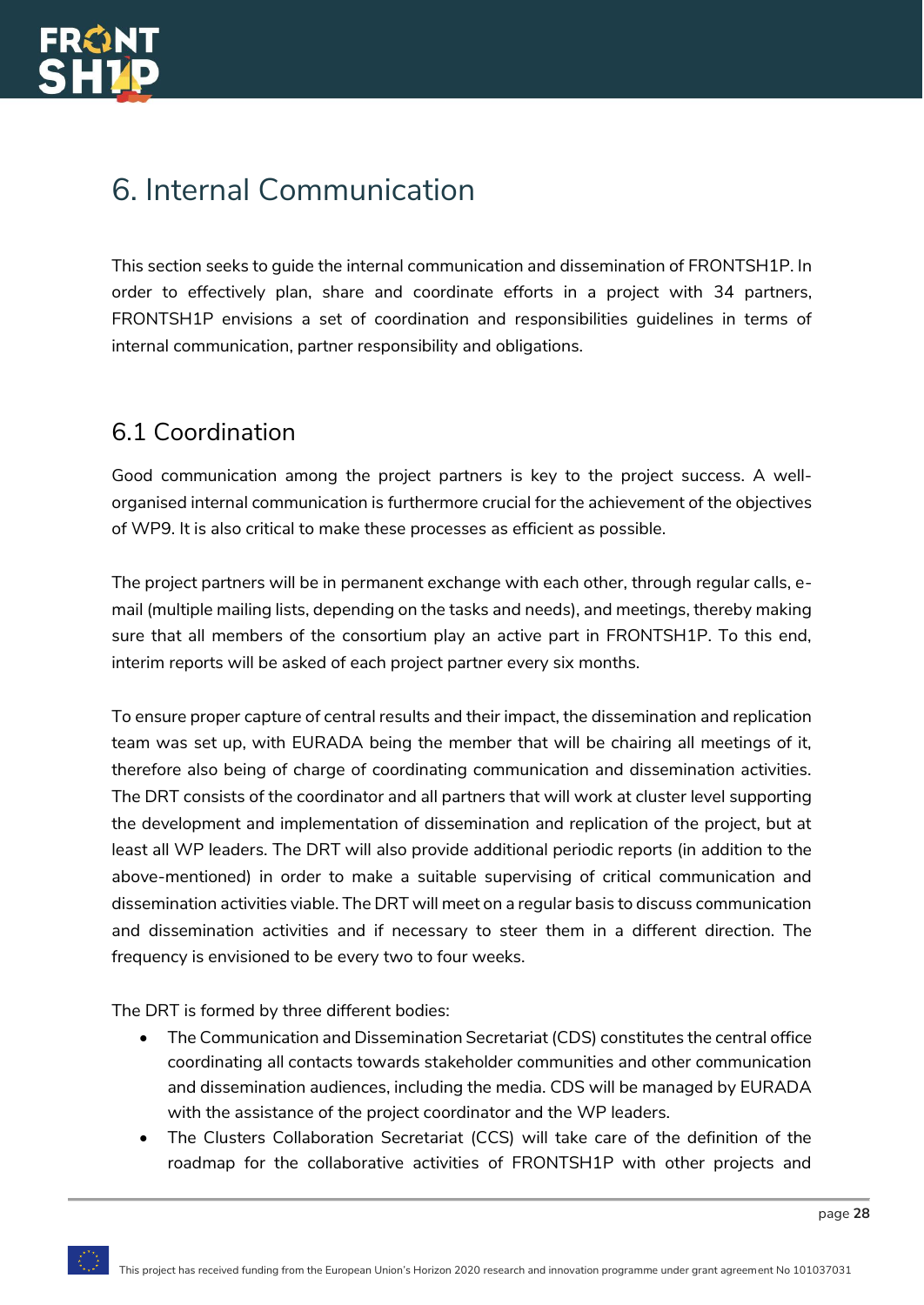

clusters, in coordination with the CCRI office. The CCS will be managed by EURADA and supported by the project coordinator.

• The Exploitation & Innovation Leader.

STAM is furthermore entrusted with the creation of the common platform and workspace for the project consortium that is based on the collaboration software Confluence.

All partners will identify and signal at least 1 communication representative, who holds the responsibility for the activities at a project partner level and reporting, and who serves as central contact person for all communication and dissemination matters. From the side of the communication manager, an email address was created for aggregating communication tasks within WP9's lead beneficiary: [frontsh1p@eurada.org.](mailto:frontsh1p@eurada.org)

#### <span id="page-29-0"></span>*Table 3: Communication and Dissemination Coordination*

| <b>Partner</b>     | <b>Role in Communication and Dissemination Activities</b>                                                                                                                                                                                                                                                                                                                                                                                                                                                                                                                                                                                                                             |
|--------------------|---------------------------------------------------------------------------------------------------------------------------------------------------------------------------------------------------------------------------------------------------------------------------------------------------------------------------------------------------------------------------------------------------------------------------------------------------------------------------------------------------------------------------------------------------------------------------------------------------------------------------------------------------------------------------------------|
| <b>Coordinator</b> | As project coordinator, K-FLEX will:<br>Support EURADA by identifying and providing key project<br>results.<br>Monitor that there is a continuous active contribution from all<br>$\bullet$<br>project partners to communication and dissemination activities;<br>Ensure a timely and effective communication within the<br>$\bullet$<br>consortium and between the consortium and the EC;<br>Manage external stakeholder communication supporting<br>$\bullet$<br><b>EURADA;</b><br>Supervise and coordinate the organisation and implementation<br>$\bullet$<br>of scientific and dissemination events.                                                                             |
| <b>EURADA</b>      | As lead beneficiary of the communication and dissemination work<br>package, EURADA will:<br>Communicate the project and its results at project level and<br>involve stakeholders ensuring activities are sustainable and<br>impactful;<br>Manage the project's website and social media platforms;<br>$\bullet$<br>Produce content for the website and social media platforms;<br>$\bullet$<br>Inform project partners with relevant information that supports<br>$\bullet$<br>partners' efforts in communication and dissemination activities;<br>Produce newsletters, manage press office duties, etc;<br>$\bullet$<br>Manage the creation of the e-learning platform;<br>$\bullet$ |
| <b>WP Leader</b>   | The work package leaders will aid the communication manager by:<br>Supporting in the content creation related to the WPs;<br>$\bullet$<br>Supporting in the content creation of press releases and other<br>$\bullet$<br>joint publications of the consortium;<br>Identifying relevant conferences and other events;<br>$\bullet$<br>Updating EURADA regularly about WP activities and outcomes.<br>$\bullet$                                                                                                                                                                                                                                                                         |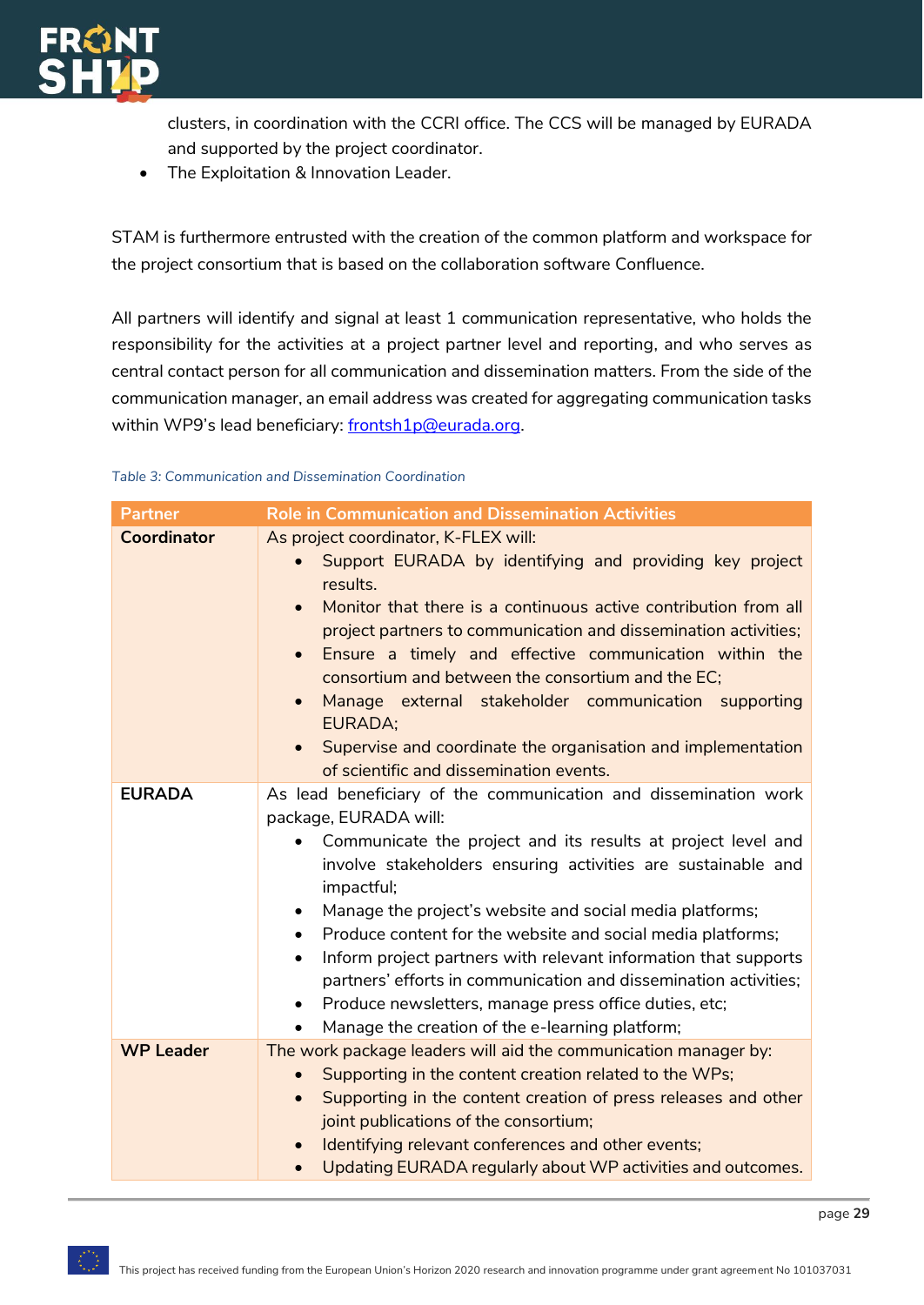

### <span id="page-30-0"></span>6.2 Workflow

The following workflow relates to the communication and dissemination channels of FRONTSH1P: website; social media; video; newsletter; press releases; project newsletter; branded materials (posters, flyers, etc.).

WP9 is led by EURADA. Although communication and dissemination activities are channelled through specific team members, all partners are responsible for creating content to be published in a synchronised and strategic manner. EURADA will edit and review all content provided by the project partners to be published via the project's own distribution channels to guarantee that the content will be harmonious and easily recognisable as FRONTSH1P content.

Communication and dissemination activities will be monitored and coordinated by EURADA. All FRONTSH1P related social media content production and publication should reach EURADA. The 'where' and 'when' of the project communication and dissemination is very important.

### <span id="page-30-1"></span>6.3 Rights and Obligations

As stated in the Grant Agreement (GA), all beneficiaries of the project must as soon as possible, sole exception being when it goes against their legitimate interests, disseminate the project's results by disclosing them to the public by appropriate means, including scientific publications.

Furthermore, each beneficiary must ensure open access (free of charge online access for any user) to all peer-reviewed scientific publications relating to its results.

Regarding the digital research data generated in the action, the beneficiaries must deposit it in a research data repository and take measures to make it possible for third parties to access, mine, exploit, reproduce and disseminate (free of charge for any user) the following: the data, including associated metadata, needed to validate the results presented in scientific publications; other data, including associated metadata, as specified and within the deadlines laid down in the data management plan; provide information (via the repository) about tools and instruments at the disposal of the beneficiaries and necessary for validating the results (and, where possible, provide the tools and instruments themselves).

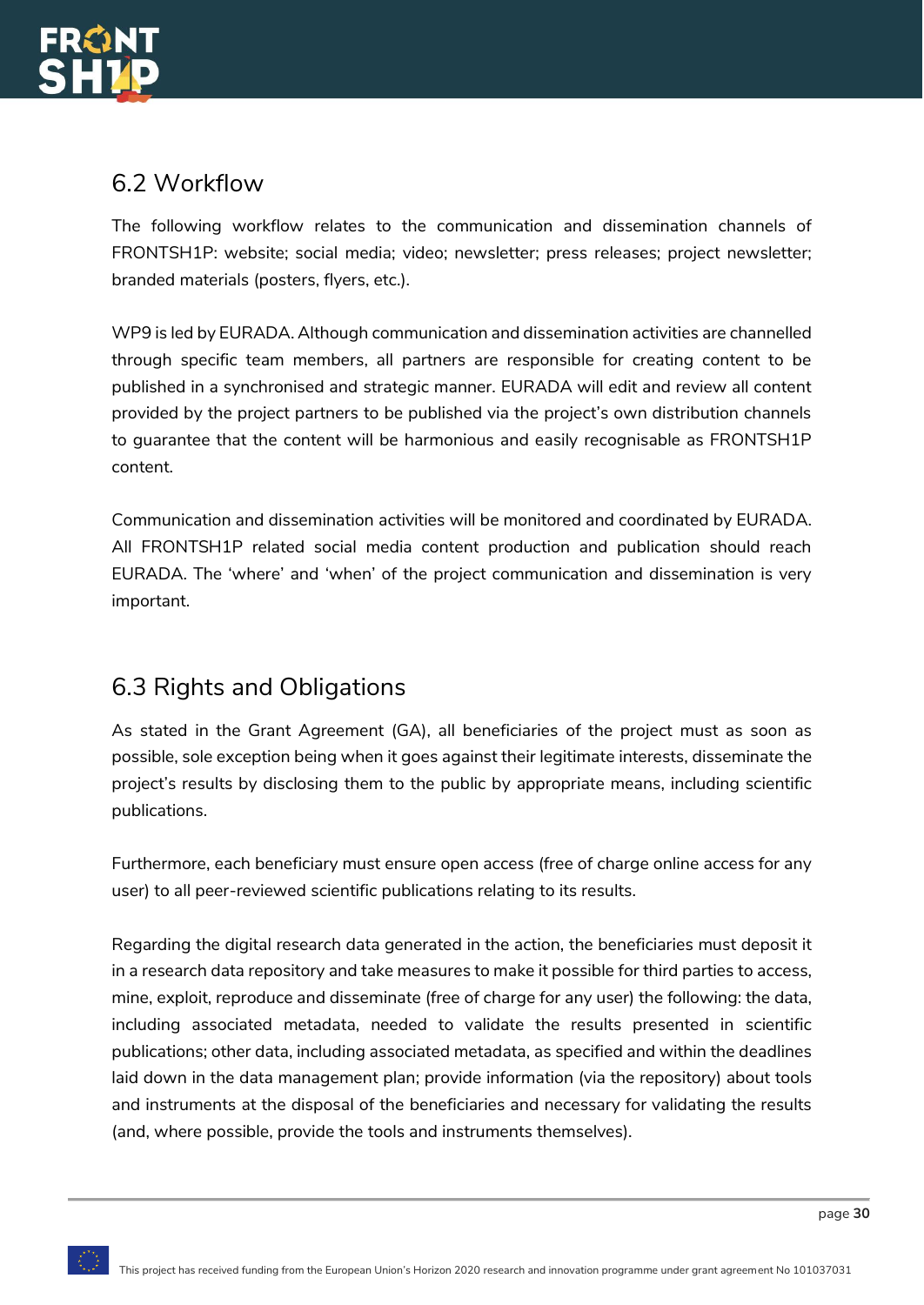

Any dissemination of results must, unless the Agency requests or agrees otherwise or unless it is impossible, display the EU emblem and include the following text: "This project has received funding from the European Union's Horizon 2020 research and innovation programme under grant agreement No 101037031".

Any dissemination of results must indicate that it reflects only the author's view and that the Agency is not responsible for any use that may be made of the information it contains.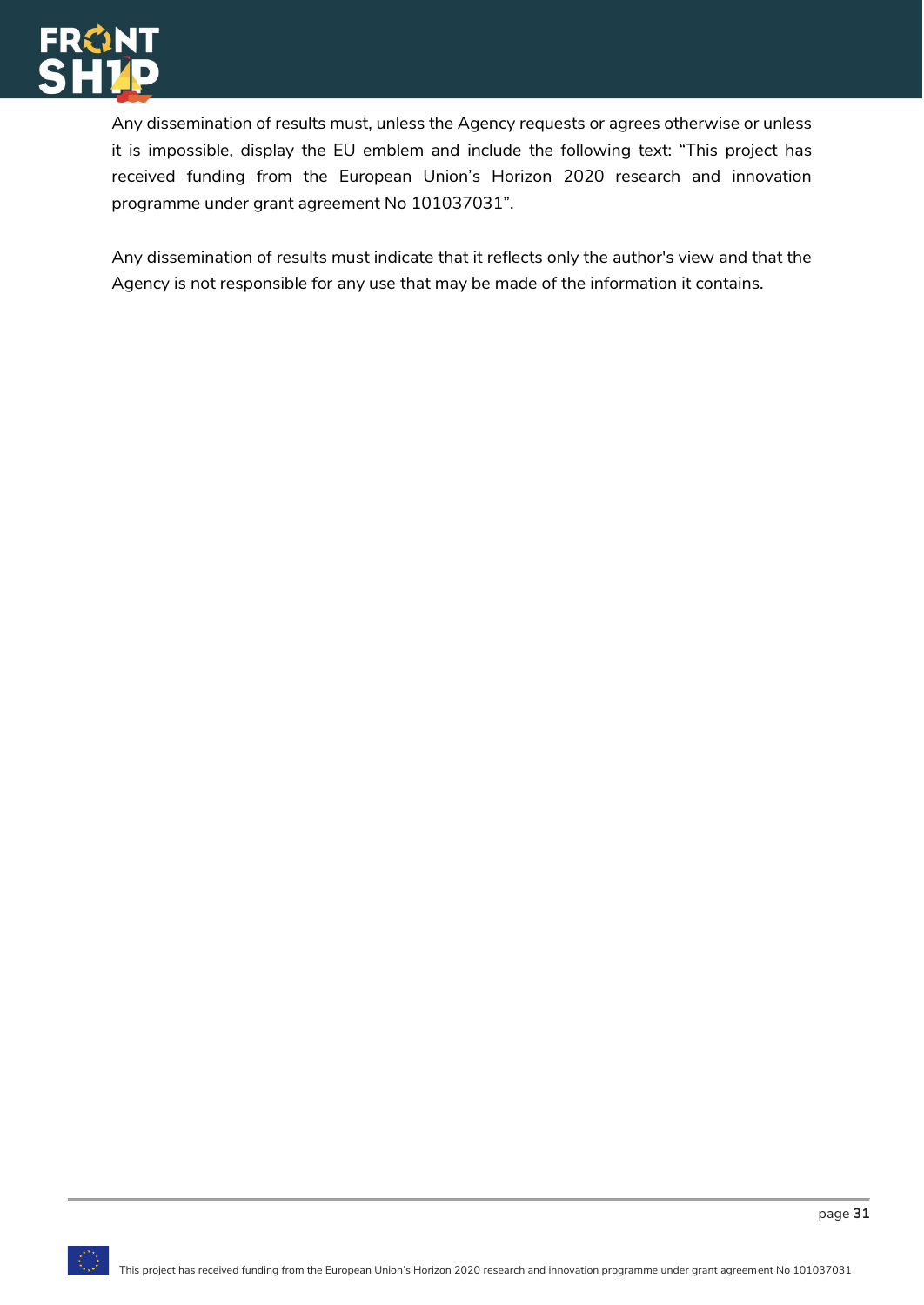# <span id="page-32-0"></span>7. Visual Identity & Branding

The visual identity is the graphical outlook and branding of the project. It differentiates FRONTSH1P from other similar projects and sets its style and graphics to be used.

## <span id="page-32-1"></span>7.1 Logo & CSS Branding

FRONTSH1P project recalls the word Łódź, which means ship in Polish. The consortium has thus agreed to use a ship as symbol in the logo to communicate graphically the basic principle behind the project: the transition and thus shipping towards a new paradigm of circular (bio)economy led by the Łódzkie region across Europe.

<span id="page-32-2"></span>*Figure 2: Project Logos*





Each CSS is associated with a specific colour, making each CSS distinct and easily recognisable.



<span id="page-32-3"></span>*Figure 3: CSSs Colour Branding*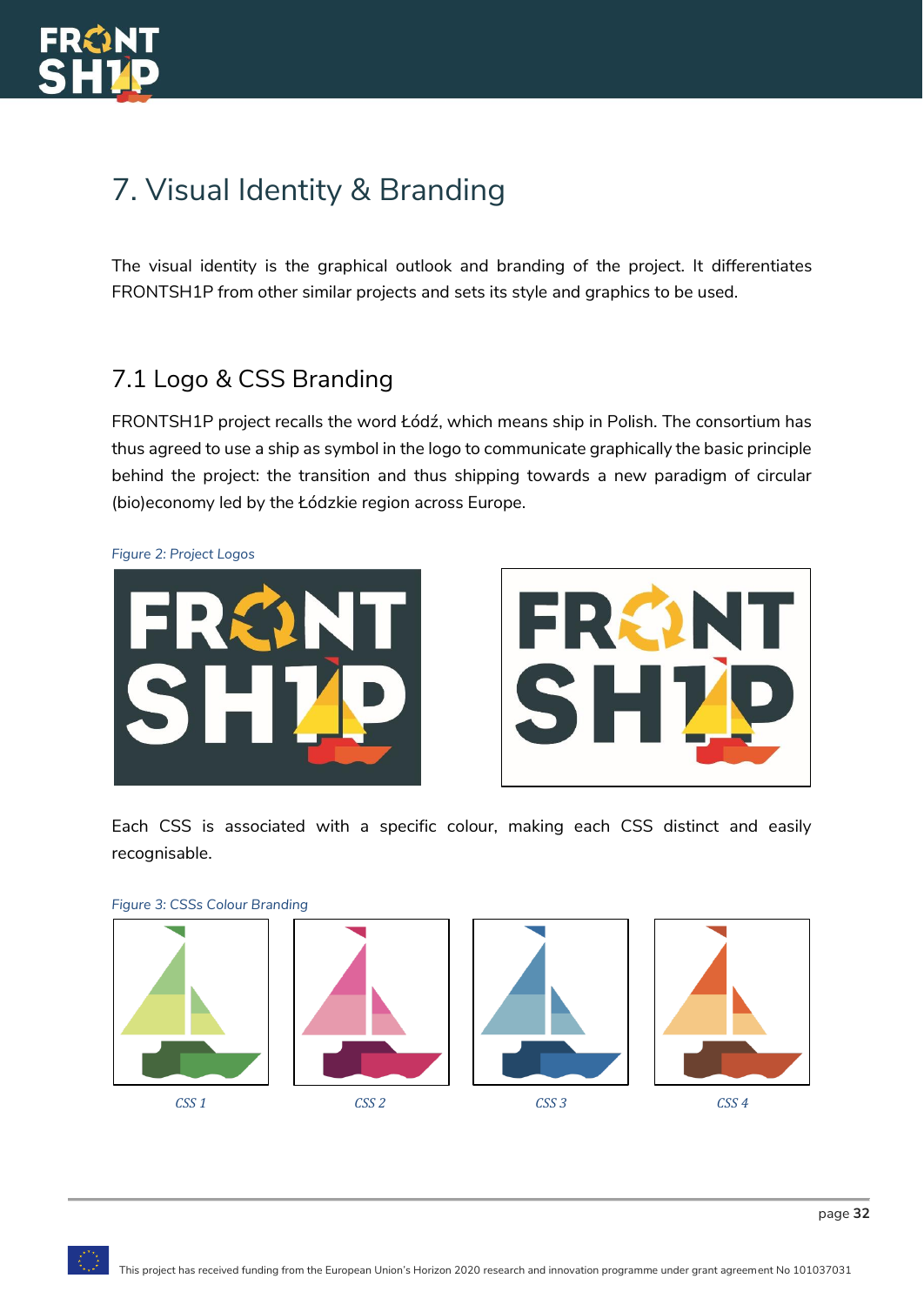

## <span id="page-33-0"></span>7.2 Fonts

FRONTSH1P uses three fonts in its templates and its communication and dissemination activities:

- "Bureau" for ppt-titles and the logos
- "Nunito" for texts

## <span id="page-33-1"></span>7.3 Colours

FRONTSH1P uses the following colours for its logo and general branding:

<span id="page-33-2"></span>*Figure 4: Logos Colour Codes*

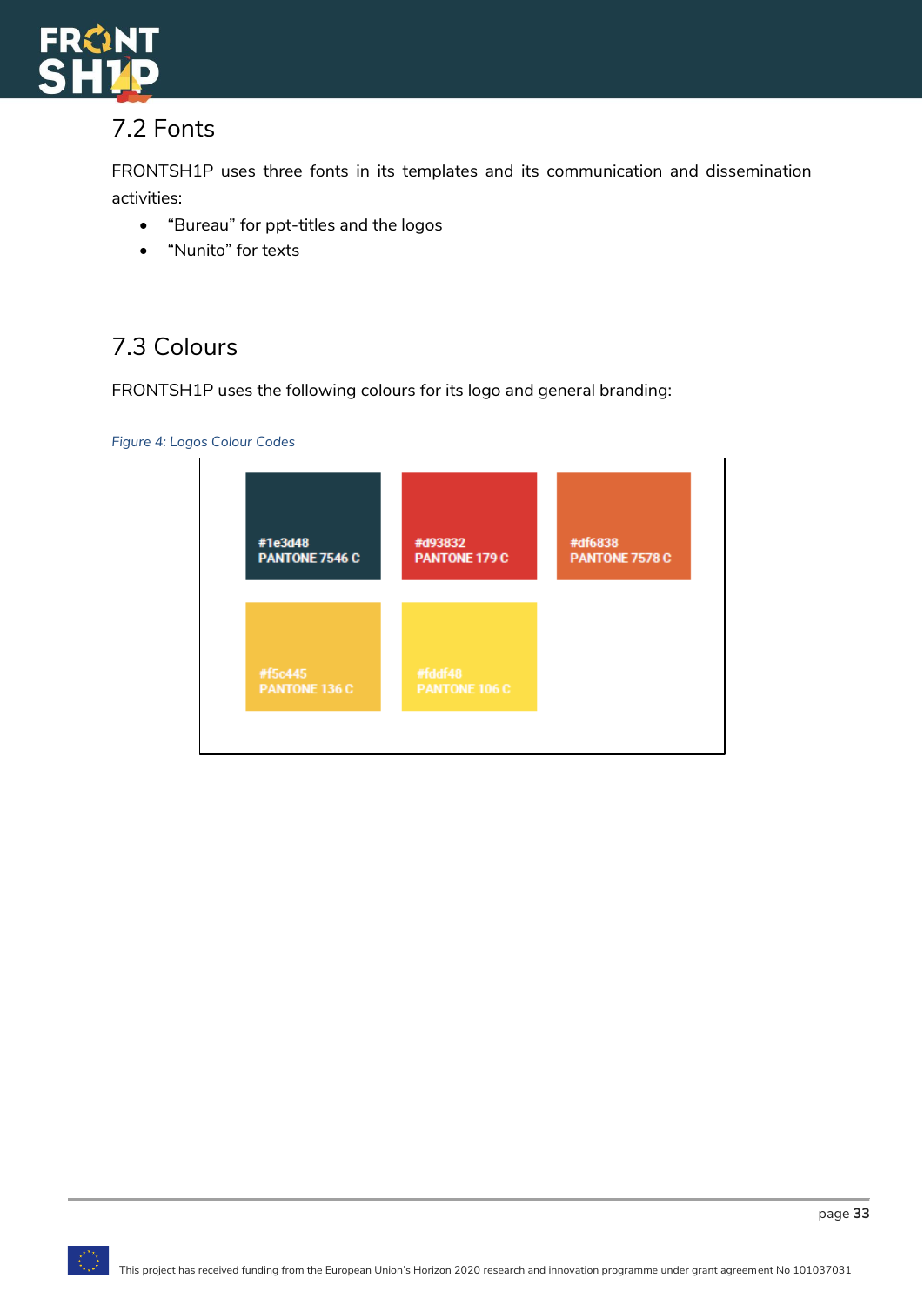

The colour codes corresponding to the four CSSs are:

<span id="page-34-0"></span>